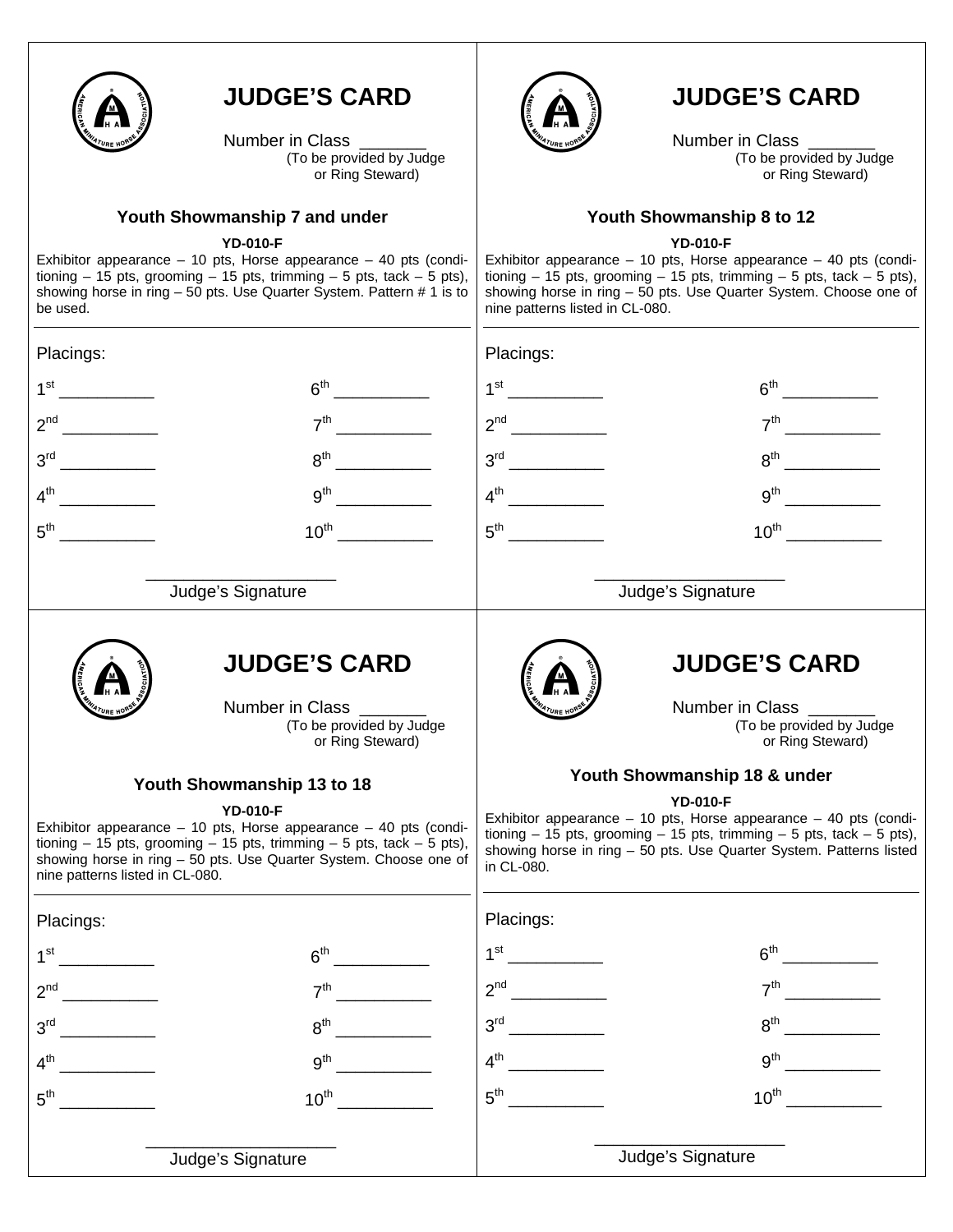|                                                                                                                   | <b>JUDGE'S CARD</b><br>Number in Class<br>(To be provided by Judge<br>or Ring Steward)<br>Youth 7 and under exhibiting     |                                                                 | <b>JUDGE'S CARD</b><br>Number in Class<br>(To be provided by Judge<br>or Ring Steward)<br>Youth 8 to 12 exhibiting |
|-------------------------------------------------------------------------------------------------------------------|----------------------------------------------------------------------------------------------------------------------------|-----------------------------------------------------------------|--------------------------------------------------------------------------------------------------------------------|
|                                                                                                                   | <b>Junior Mare</b>                                                                                                         |                                                                 | <b>Junior Mare</b>                                                                                                 |
| Placings:<br>1 <sup>st</sup><br>2 <sup>nd</sup><br>$\overline{\phantom{a}}$<br>$3^{\text{rd}}$<br>$5^{\text{th}}$ | 6 <sup>th</sup><br>7 <sup>th</sup><br>$\overline{\phantom{a}}$<br>$8^{\text{th}}$<br>$10^{\text{th}}$<br>Judge's Signature | Placings:<br>$1^{\rm st}$<br>$4^{\text{th}}$<br>$5^{\text{th}}$ | $9^{th}$<br>Judge's Signature                                                                                      |
|                                                                                                                   | <b>JUDGE'S CARD</b><br>Number in Class _______<br>(To be provided by Judge<br>or Ring Steward)                             |                                                                 | <b>JUDGE'S CARD</b><br>Number in Class _______<br>(To be provided by Judge<br>or Ring Steward)                     |
|                                                                                                                   | Youth 12 and under exhibiting<br><b>Junior Mare</b>                                                                        |                                                                 | Youth 13 to 18 exhibiting<br><b>Junior Mare</b>                                                                    |
| Placings:                                                                                                         |                                                                                                                            | Placings:                                                       |                                                                                                                    |
| 1 <sup>st</sup>                                                                                                   | 6 <sup>th</sup>                                                                                                            |                                                                 |                                                                                                                    |
| $\overline{\phantom{a}}$<br>2 <sup>nd</sup>                                                                       | 7 <sup>th</sup>                                                                                                            | $2^{nd}$                                                        | $7^{\text{th}}$                                                                                                    |
| 3 <sup>rd</sup>                                                                                                   | $8^{\text{th}}$                                                                                                            |                                                                 | $8^{\text{th}}$                                                                                                    |
| 4 <sup>th</sup>                                                                                                   | 9 <sup>th</sup>                                                                                                            | $4^{\text{th}}$                                                 | $9^{\text{th}}$                                                                                                    |
| $5^{\text{th}}$                                                                                                   | 10 <sup>th</sup>                                                                                                           | $5^{\text{th}}$                                                 | $10^{\text{th}}$                                                                                                   |
|                                                                                                                   | Judge's Signature                                                                                                          |                                                                 | Judge's Signature                                                                                                  |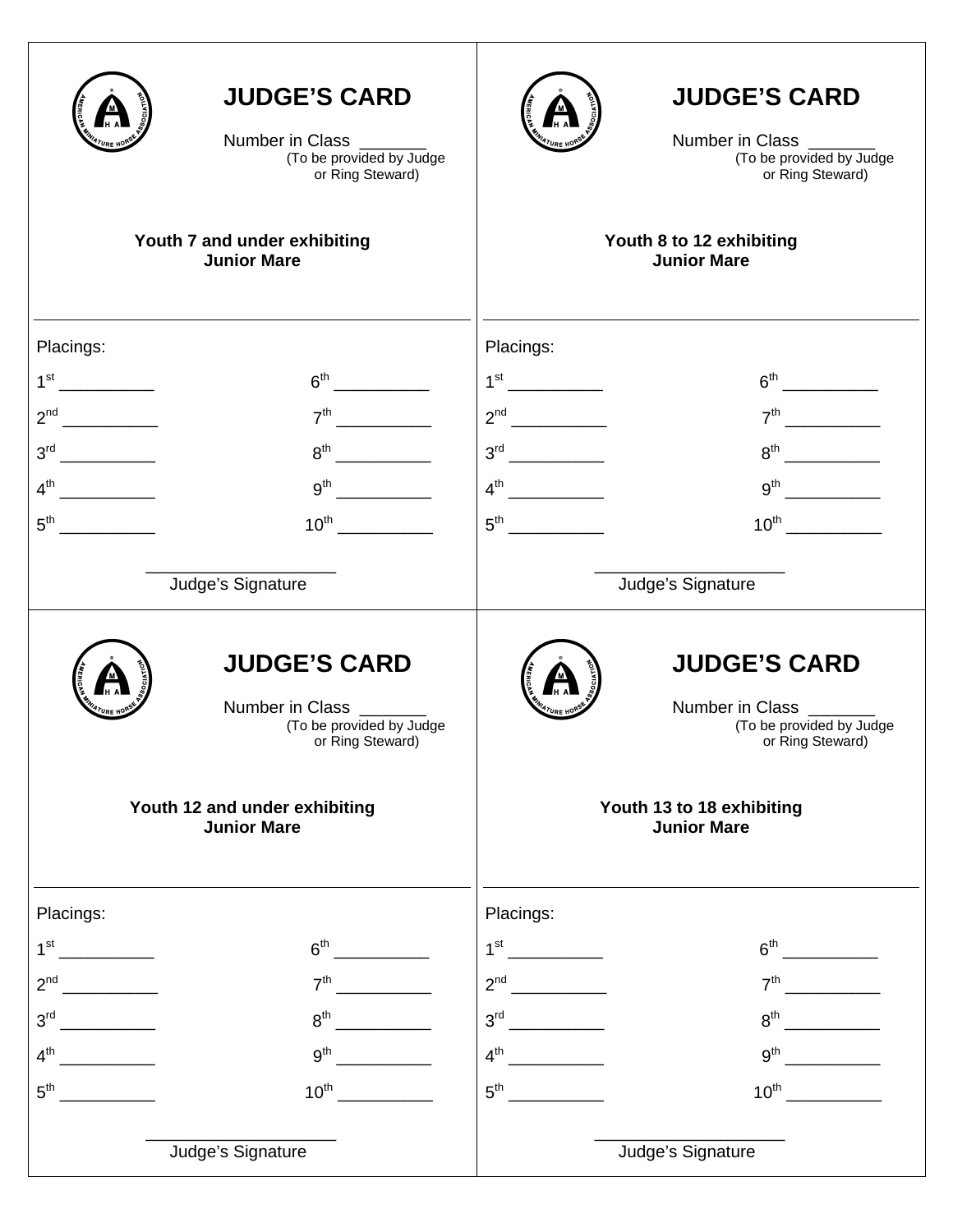|                                                                                                                                                                                                                                                                                                                                                                                                                                                                          | <b>JUDGE'S CARD</b><br>Number in Class ______<br>(To be provided by Judge<br>or Ring Steward)                                                         |                              | <b>JUDGE'S CARD</b><br>Number in Class _______<br>(To be provided by Judge<br>or Ring Steward)                                                    |
|--------------------------------------------------------------------------------------------------------------------------------------------------------------------------------------------------------------------------------------------------------------------------------------------------------------------------------------------------------------------------------------------------------------------------------------------------------------------------|-------------------------------------------------------------------------------------------------------------------------------------------------------|------------------------------|---------------------------------------------------------------------------------------------------------------------------------------------------|
|                                                                                                                                                                                                                                                                                                                                                                                                                                                                          | Youth 7 and under exhibiting<br><b>Senior Mare</b>                                                                                                    |                              | Youth 8 to 12 exhibiting<br><b>Senior Mare</b>                                                                                                    |
| Placings:<br>$1^{\rm st}$<br>2 <sup>nd</sup><br>$5^{\text{th}}$                                                                                                                                                                                                                                                                                                                                                                                                          | 6 <sup>th</sup><br>7 <sup>th</sup><br>$8^{\text{th}}$<br>$10^{\text{th}}$<br>Judge's Signature                                                        | Placings:<br>$5^{\text{th}}$ | $7th$ 2008<br>$10^{\text{th}}$<br>Judge's Signature                                                                                               |
|                                                                                                                                                                                                                                                                                                                                                                                                                                                                          | <b>JUDGE'S CARD</b><br>Number in Class _______<br>(To be provided by Judge<br>or Ring Steward)<br>Youth 12 and under exhibiting<br><b>Senior Mare</b> |                              | <b>JUDGE'S CARD</b><br>Number in Class _______<br>(To be provided by Judge<br>or Ring Steward)<br>Youth 13 to 18 exhibiting<br><b>Senior Mare</b> |
| Placings:                                                                                                                                                                                                                                                                                                                                                                                                                                                                |                                                                                                                                                       | Placings:                    |                                                                                                                                                   |
| $1^{\rm st}$<br><u>and the state of the state of the state of the state of the state of the state of the state of the state of the state of the state of the state of the state of the state of the state of the state of the state of the state</u>                                                                                                                                                                                                                     | 6 <sup>th</sup>                                                                                                                                       | $1^{\rm st}$                 |                                                                                                                                                   |
| 2 <sup>nd</sup><br>$\overline{\phantom{a}}$                                                                                                                                                                                                                                                                                                                                                                                                                              | 7 <sup>th</sup>                                                                                                                                       |                              | 7 <sup>th</sup>                                                                                                                                   |
| 3 <sup>rd</sup><br>$\begin{tabular}{ccccc} \multicolumn{2}{c }{\textbf{1} & \multicolumn{2}{c }{\textbf{2} & \multicolumn{2}{c }{\textbf{3} & \multicolumn{2}{c }{\textbf{4} & \multicolumn{2}{c }{\textbf{5} & \multicolumn{2}{c }{\textbf{6} & \multicolumn{2}{c }{\textbf{6} & \multicolumn{2}{c }{\textbf{6} & \multicolumn{2}{c }{\textbf{6} & \multicolumn{2}{c }{\textbf{6} & \multicolumn{2}{c }{\textbf{6} & \multicolumn{2}{c }{\textbf{6} & \multicolumn{2}{$ | $8^{\text{th}}$                                                                                                                                       | $3^{\text{rd}}$              | $8^{\text{th}}$                                                                                                                                   |
| $4^{\text{th}}$                                                                                                                                                                                                                                                                                                                                                                                                                                                          | 9 <sup>th</sup>                                                                                                                                       |                              | $9^{\text{th}}$                                                                                                                                   |
| $5^{\text{th}}$                                                                                                                                                                                                                                                                                                                                                                                                                                                          | $10^{\text{th}}$                                                                                                                                      | $5^{\text{th}}$              | $10^{\text{th}}$                                                                                                                                  |
|                                                                                                                                                                                                                                                                                                                                                                                                                                                                          | Judge's Signature                                                                                                                                     |                              | Judge's Signature                                                                                                                                 |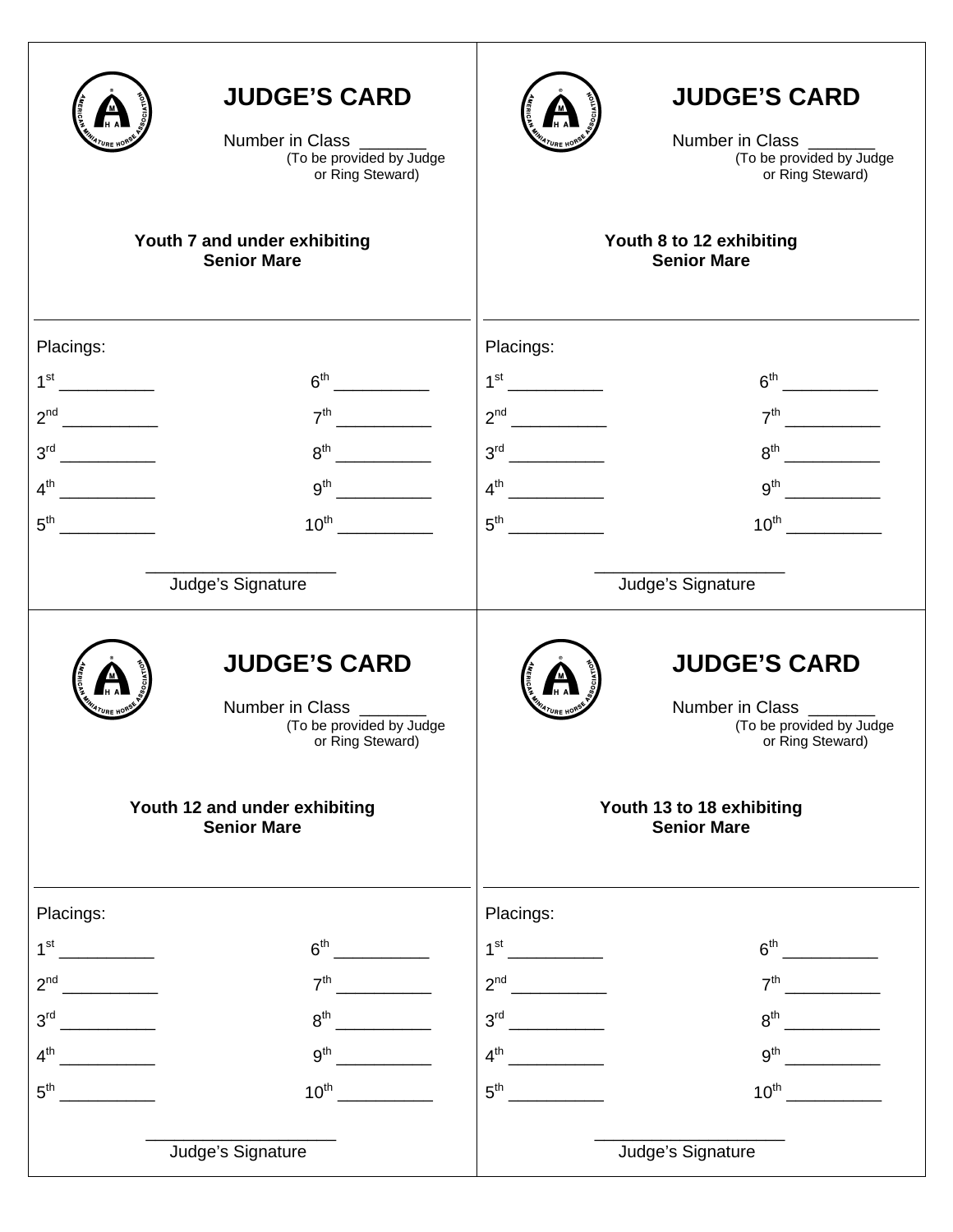|                 | <b>JUDGE'S CARD</b><br>Number in Class ______<br>(To be provided by Judge<br>or Ring Steward)<br>Youth 7 and under exhibiting Mare | <b>JUDGE'S CARD</b><br>Number in Class _______<br>(To be provided by Judge<br>or Ring Steward)<br>Youth 8 to 12 exhibiting Mare |
|-----------------|------------------------------------------------------------------------------------------------------------------------------------|---------------------------------------------------------------------------------------------------------------------------------|
|                 |                                                                                                                                    |                                                                                                                                 |
|                 |                                                                                                                                    |                                                                                                                                 |
| Placings:       |                                                                                                                                    | Placings:                                                                                                                       |
|                 |                                                                                                                                    |                                                                                                                                 |
|                 | $8^{\text{th}}$                                                                                                                    |                                                                                                                                 |
|                 | $9^{th}$                                                                                                                           |                                                                                                                                 |
| $5^{\text{th}}$ |                                                                                                                                    |                                                                                                                                 |
|                 |                                                                                                                                    |                                                                                                                                 |
|                 | Judge's Signature                                                                                                                  | Judge's Signature                                                                                                               |
|                 | <b>JUDGE'S CARD</b><br>Number in Class _______<br>(To be provided by Judge<br>or Ring Steward)                                     | <b>JUDGE'S CARD</b><br>Number in Class ______<br>(To be provided by Judge<br>or Ring Steward)                                   |
|                 | Youth 12 and under exhibiting Mare                                                                                                 | Youth 13 to 18 exhibiting Mare                                                                                                  |
| Placings:       |                                                                                                                                    | Placings:                                                                                                                       |
|                 | 6 <sup>th</sup>                                                                                                                    | 1 <sup>st</sup>                                                                                                                 |
| 2 <sup>nd</sup> | 7 <sup>th</sup>                                                                                                                    | 7 <sup>th</sup>                                                                                                                 |
|                 | $8^{\text{th}}$                                                                                                                    |                                                                                                                                 |
|                 | $9^{th}$                                                                                                                           |                                                                                                                                 |
| $5^{\text{th}}$ |                                                                                                                                    |                                                                                                                                 |
|                 | Judge's Signature                                                                                                                  | Judge's Signature                                                                                                               |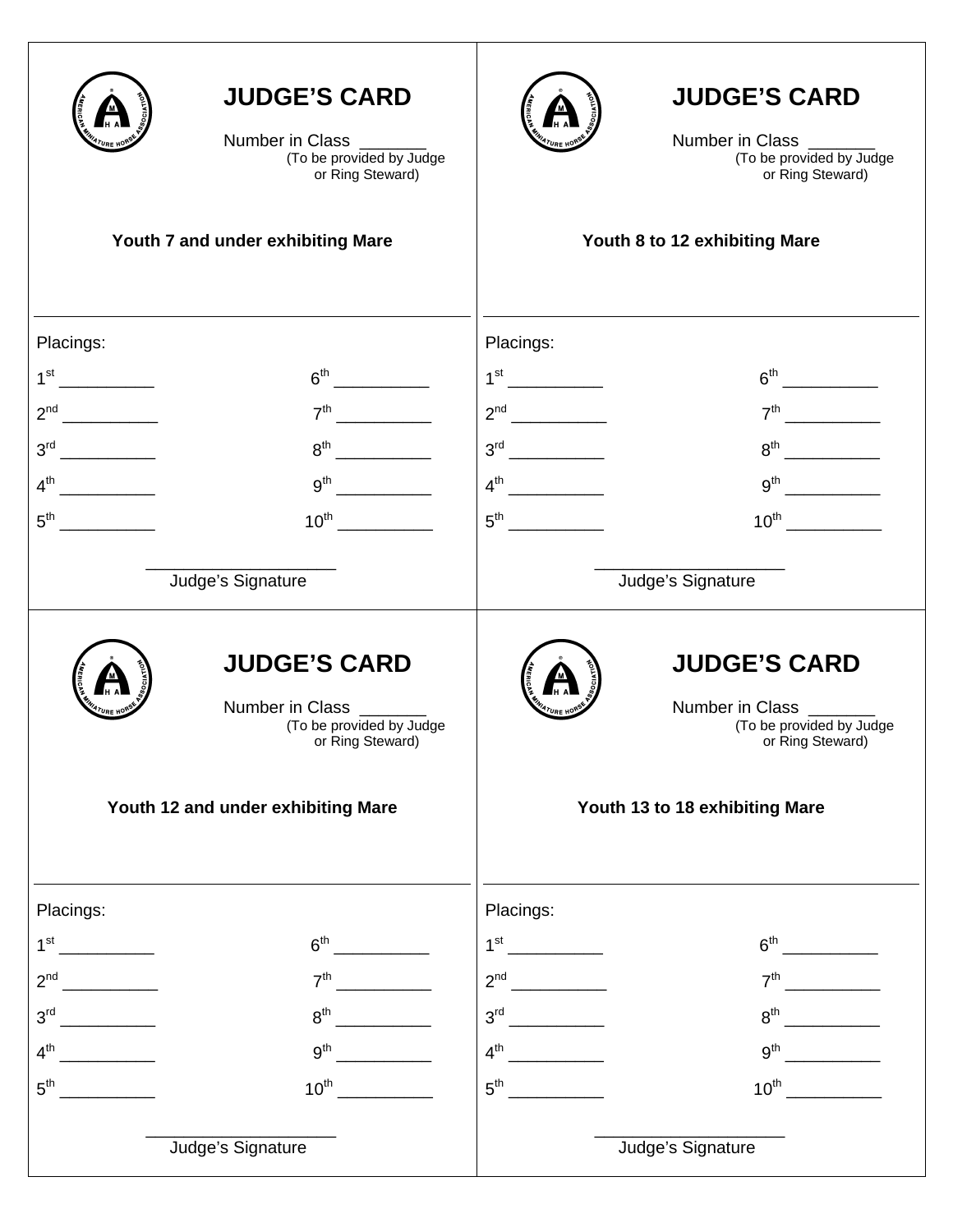|                                             | <b>JUDGE'S CARD</b><br>Number in Class _______<br>(To be provided by Judge<br>or Ring Steward) |                 | <b>JUDGE'S CARD</b><br>Number in Class _______<br>(To be provided by Judge<br>or Ring Steward) |
|---------------------------------------------|------------------------------------------------------------------------------------------------|-----------------|------------------------------------------------------------------------------------------------|
|                                             | <b>Youth exhibiting Mare</b>                                                                   |                 |                                                                                                |
|                                             |                                                                                                | Placings:       |                                                                                                |
| Placings:                                   | 6 <sup>th</sup>                                                                                |                 |                                                                                                |
| 2 <sup>nd</sup><br>$\overline{\phantom{a}}$ | $7^{\text{th}}$                                                                                |                 |                                                                                                |
|                                             | $8^{\text{th}}$<br><u>.</u>                                                                    |                 |                                                                                                |
| $4^{\text{th}}$                             |                                                                                                | $4^{th}$        | $9^{th}$                                                                                       |
| $5^{\text{th}}$                             | $10^{\text{th}}$                                                                               | $5^{\text{th}}$ |                                                                                                |
|                                             |                                                                                                |                 |                                                                                                |
|                                             | Judge's Signature                                                                              |                 | Judge's Signature                                                                              |
|                                             | <b>JUDGE'S CARD</b><br>Number in Class _______<br>(To be provided by Judge<br>or Ring Steward) |                 | <b>JUDGE'S CARD</b><br>Number in Class _______<br>(To be provided by Judge<br>or Ring Steward) |
|                                             | Youth exhibiting Gelding                                                                       |                 |                                                                                                |
| Placings:                                   |                                                                                                | Placings:       |                                                                                                |
| $1^{\rm st}$                                | 6 <sup>th</sup>                                                                                | $1^{\text{st}}$ | 6 <sup>th</sup>                                                                                |
| 2 <sup>nd</sup>                             | 7 <sup>th</sup>                                                                                |                 | 7 <sup>th</sup>                                                                                |
| 3 <sup>rd</sup><br>$\sim$                   | $8^{\text{th}}$                                                                                | $3^{\text{rd}}$ | $8^{\text{th}}$                                                                                |
| $4^{\text{th}}$                             | 9 <sup>th</sup>                                                                                | $4^{\text{th}}$ | 9 <sup>th</sup>                                                                                |
| 5 <sup>th</sup>                             | $10^{\text{th}}$                                                                               |                 | $10^{\text{th}}$                                                                               |
|                                             | Judge's Signature                                                                              |                 | Judge's Signature                                                                              |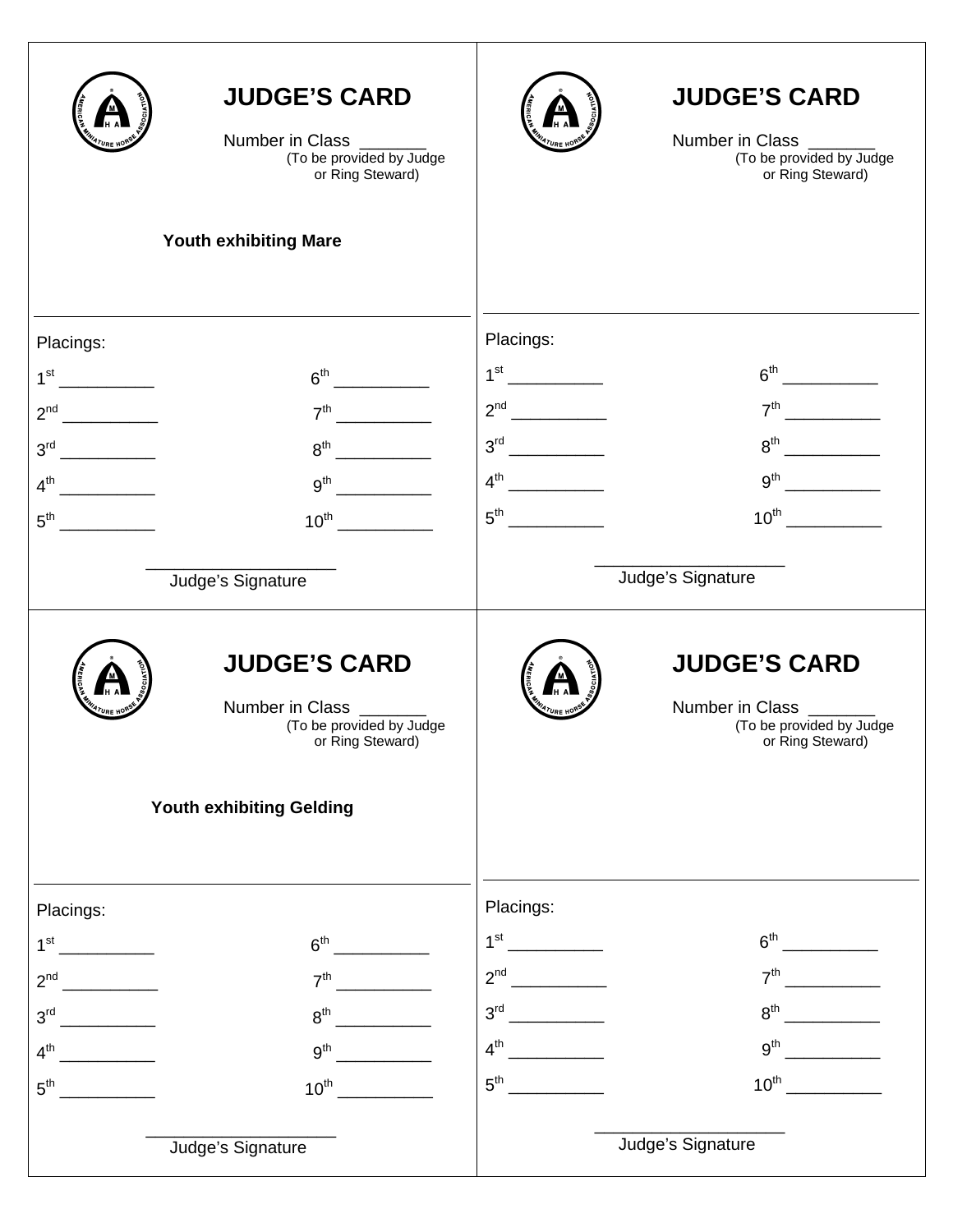|                                             | <b>JUDGE'S CARD</b><br>Number in Class<br>(To be provided by Judge<br>or Ring Steward)                                                                                                                                                                            |                 | <b>JUDGE'S CARD</b><br>Number in Class ______<br>(To be provided by Judge<br>or Ring Steward) |
|---------------------------------------------|-------------------------------------------------------------------------------------------------------------------------------------------------------------------------------------------------------------------------------------------------------------------|-----------------|-----------------------------------------------------------------------------------------------|
|                                             | Youth 7 and under exhibiting<br><b>Junior Gelding</b>                                                                                                                                                                                                             |                 | Youth 8 to 12 exhibiting<br><b>Junior Gelding</b>                                             |
| Placings:<br>1 <sup>st</sup>                | $6th$ 2007 $\sim$ 2007 $\sim$ 2007 $\sim$ 3007 $\sim$ 3007 $\sim$ 3007 $\sim$ 3007 $\sim$ 3007 $\sim$ 3007 $\sim$ 3007 $\sim$ 3007 $\sim$ 3007 $\sim$ 3007 $\sim$ 3007 $\sim$ 3007 $\sim$ 3007 $\sim$ 3007 $\sim$ 3007 $\sim$ 3007 $\sim$ 3007 $\sim$ 3007 $\sim$ | Placings:       |                                                                                               |
|                                             | $7^{\text{th}}$                                                                                                                                                                                                                                                   |                 |                                                                                               |
|                                             | $8^{\text{th}}$                                                                                                                                                                                                                                                   |                 |                                                                                               |
|                                             | 9 <sup>th</sup>                                                                                                                                                                                                                                                   |                 |                                                                                               |
| $5^{\text{th}}$                             | $10^{\text{th}}$                                                                                                                                                                                                                                                  |                 | $10^{th}$                                                                                     |
|                                             | Judge's Signature                                                                                                                                                                                                                                                 |                 | Judge's Signature                                                                             |
|                                             | <b>JUDGE'S CARD</b><br>Number in Class _______<br>(To be provided by Judge<br>or Ring Steward)                                                                                                                                                                    |                 | <b>JUDGE'S CARD</b><br>Number in Class _____<br>(To be provided by Judge<br>or Ring Steward)  |
|                                             | Youth 12 and under exhibiting<br><b>Junior Gelding</b>                                                                                                                                                                                                            |                 | Youth 13 to 18 exhibiting<br><b>Junior Gelding</b>                                            |
| Placings:                                   |                                                                                                                                                                                                                                                                   | Placings:       |                                                                                               |
| $1^{\rm st}$<br>$\overline{\phantom{a}}$    | 6 <sup>th</sup>                                                                                                                                                                                                                                                   |                 |                                                                                               |
| $\overline{\phantom{a}}$<br>2 <sup>nd</sup> | 7 <sup>th</sup>                                                                                                                                                                                                                                                   | $2^{nd}$        | 7 <sup>th</sup>                                                                               |
| 3 <sup>rd</sup>                             | 8 <sup>th</sup>                                                                                                                                                                                                                                                   | 3 <sup>rd</sup> | $8^{\text{th}}$                                                                               |
| 4 <sup>th</sup>                             | $9^{\text{th}}$                                                                                                                                                                                                                                                   | $4^{\text{th}}$ | 9 <sup>th</sup>                                                                               |
| 5 <sup>th</sup>                             | $10^{\text{th}}$                                                                                                                                                                                                                                                  | $5^{\text{th}}$ | $10^{\text{th}}$                                                                              |
|                                             | Judge's Signature                                                                                                                                                                                                                                                 |                 | Judge's Signature                                                                             |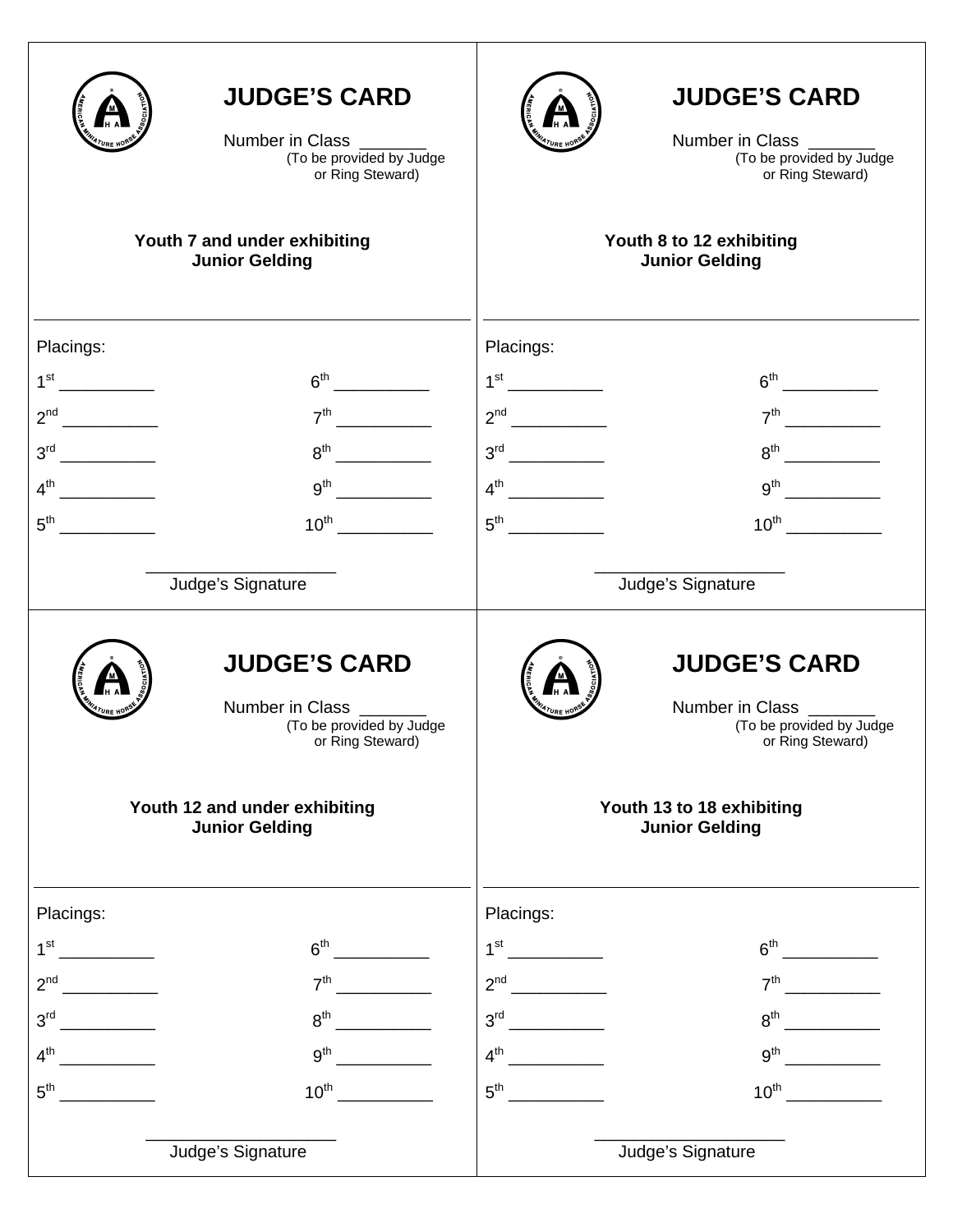|                                             | <b>JUDGE'S CARD</b><br>Number in Class<br>(To be provided by Judge<br>or Ring Steward)<br>Youth 7 and under exhibiting<br><b>Senior Gelding</b> |                                                                                | <b>JUDGE'S CARD</b><br>Number in Class ______<br>(To be provided by Judge<br>or Ring Steward)<br>Youth 8 to 12 exhibiting<br><b>Senior Gelding</b> |
|---------------------------------------------|-------------------------------------------------------------------------------------------------------------------------------------------------|--------------------------------------------------------------------------------|----------------------------------------------------------------------------------------------------------------------------------------------------|
|                                             |                                                                                                                                                 |                                                                                |                                                                                                                                                    |
| Placings:                                   |                                                                                                                                                 | Placings:                                                                      |                                                                                                                                                    |
| 1 <sup>st</sup>                             | 6 <sup>th</sup>                                                                                                                                 |                                                                                |                                                                                                                                                    |
| 2 <sup>nd</sup><br>$\overline{\phantom{a}}$ | 7 <sup>th</sup>                                                                                                                                 |                                                                                |                                                                                                                                                    |
|                                             | $\overline{\phantom{a}}$<br>$8^{\text{th}}$                                                                                                     |                                                                                |                                                                                                                                                    |
|                                             |                                                                                                                                                 | $4^{\text{th}}$                                                                |                                                                                                                                                    |
| $5^{\text{th}}$                             | $10^{\text{th}}$                                                                                                                                | $5^{\text{th}}$                                                                |                                                                                                                                                    |
|                                             |                                                                                                                                                 |                                                                                |                                                                                                                                                    |
|                                             | Judge's Signature                                                                                                                               |                                                                                | Judge's Signature                                                                                                                                  |
|                                             | <b>JUDGE'S CARD</b><br>Number in Class _______<br>(To be provided by Judge<br>or Ring Steward)                                                  |                                                                                | <b>JUDGE'S CARD</b><br>Number in Class _______<br>(To be provided by Judge<br>or Ring Steward)                                                     |
|                                             | Youth 12 and under exhibiting<br><b>Senior Gelding</b>                                                                                          |                                                                                | Youth 13 to 18 exhibiting<br><b>Senior Gelding</b>                                                                                                 |
| Placings:                                   |                                                                                                                                                 | Placings:                                                                      |                                                                                                                                                    |
| 1 <sup>st</sup>                             | 6 <sup>th</sup>                                                                                                                                 | $1^{\text{st}}$ and $\frac{1}{\sqrt{1-\frac{1}{2}}\left(1-\frac{1}{2}\right)}$ | 6 <sup>th</sup>                                                                                                                                    |
| 2 <sup>nd</sup>                             | 7 <sup>th</sup>                                                                                                                                 |                                                                                | 7 <sup>th</sup>                                                                                                                                    |
| 3 <sup>rd</sup>                             | $8^{\text{th}}$                                                                                                                                 | $3^{\text{rd}}$                                                                | $8^{\text{th}}$                                                                                                                                    |
| 4 <sup>th</sup>                             | 9 <sup>th</sup>                                                                                                                                 | $4^{\text{th}}$                                                                | 9 <sup>th</sup>                                                                                                                                    |
| 5 <sup>th</sup>                             | $10^{\text{th}}$                                                                                                                                | $5^{\text{th}}$                                                                | $10^{\text{th}}$                                                                                                                                   |
|                                             | Judge's Signature                                                                                                                               |                                                                                | Judge's Signature                                                                                                                                  |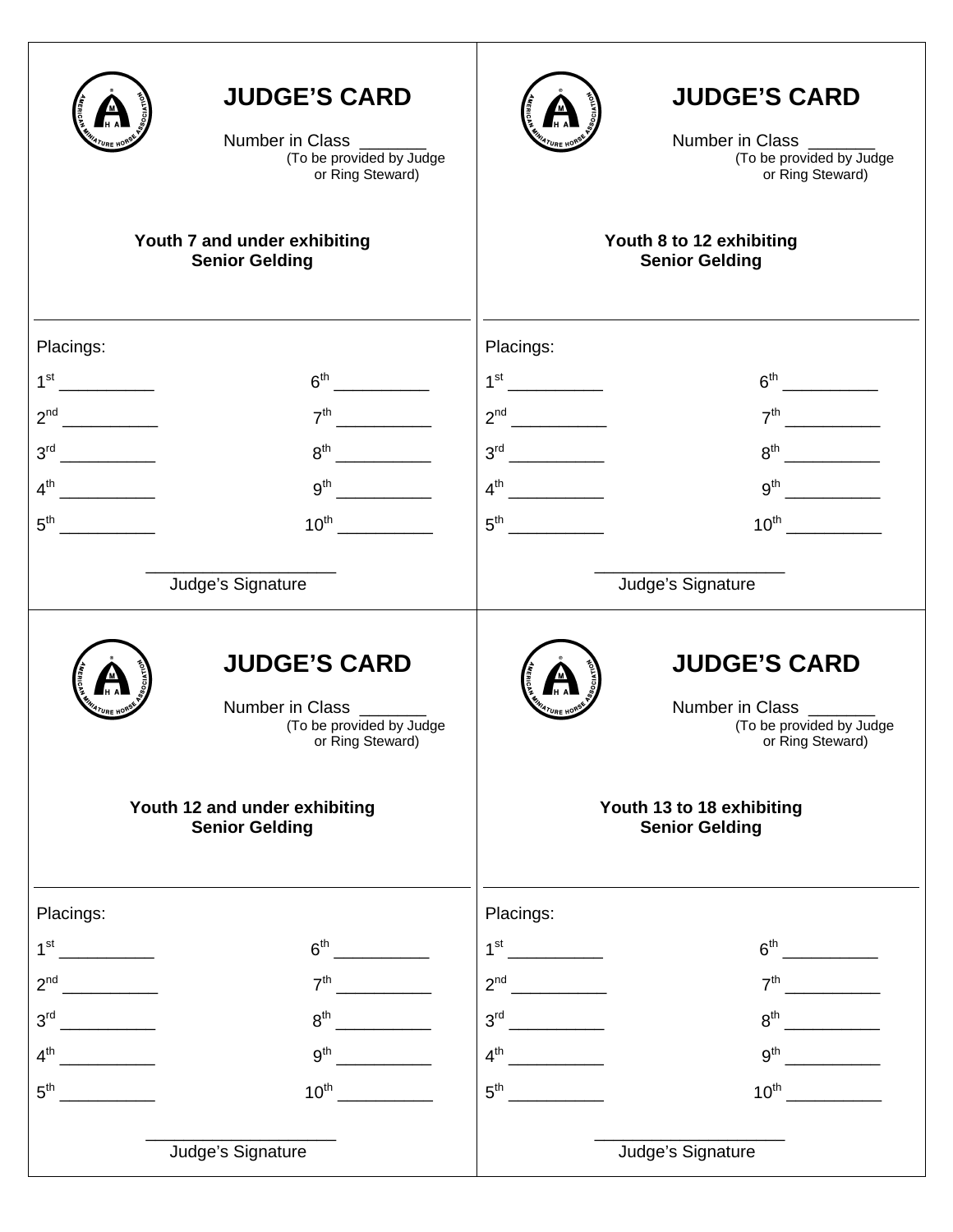|                                            | <b>JUDGE'S CARD</b><br>Number in Class _______<br>(To be provided by Judge<br>or Ring Steward) |                 | <b>JUDGE'S CARD</b><br>Number in Class _______<br>(To be provided by Judge<br>or Ring Steward) |
|--------------------------------------------|------------------------------------------------------------------------------------------------|-----------------|------------------------------------------------------------------------------------------------|
|                                            | Youth 7 and under exhibiting Gelding                                                           |                 | Youth 8 to 12 exhibiting Gelding                                                               |
|                                            |                                                                                                |                 |                                                                                                |
| Placings:                                  |                                                                                                | Placings:       |                                                                                                |
|                                            |                                                                                                |                 |                                                                                                |
|                                            | $8^{th}$                                                                                       |                 |                                                                                                |
|                                            |                                                                                                |                 |                                                                                                |
|                                            |                                                                                                |                 |                                                                                                |
|                                            |                                                                                                |                 |                                                                                                |
|                                            | Judge's Signature                                                                              |                 | Judge's Signature                                                                              |
|                                            | <b>JUDGE'S CARD</b><br>Number in Class<br>(To be provided by Judge<br>or Ring Steward)         |                 | <b>JUDGE'S CARD</b><br>Number in Class _____<br>(To be provided by Judge<br>or Ring Steward)   |
|                                            | Youth 12 and under exhibiting Gelding                                                          |                 | Youth 13 to 18 exhibiting Gelding                                                              |
| Placings:                                  |                                                                                                | Placings:       |                                                                                                |
|                                            | 6 <sup>th</sup>                                                                                |                 |                                                                                                |
|                                            | 7 <sup>th</sup>                                                                                |                 |                                                                                                |
| 3 <sup>rd</sup>                            | $8^{\text{th}}$                                                                                |                 | $8^{\text{th}}$                                                                                |
| $4^{\text{th}}$<br><u> 1999 - Jan Jawa</u> | 9 <sup>th</sup>                                                                                |                 |                                                                                                |
| $5^{\text{th}}$                            | $10^{\text{th}}$                                                                               | $5^{\text{th}}$ | $10^{\text{th}}$                                                                               |
|                                            | Judge's Signature                                                                              |                 | Judge's Signature                                                                              |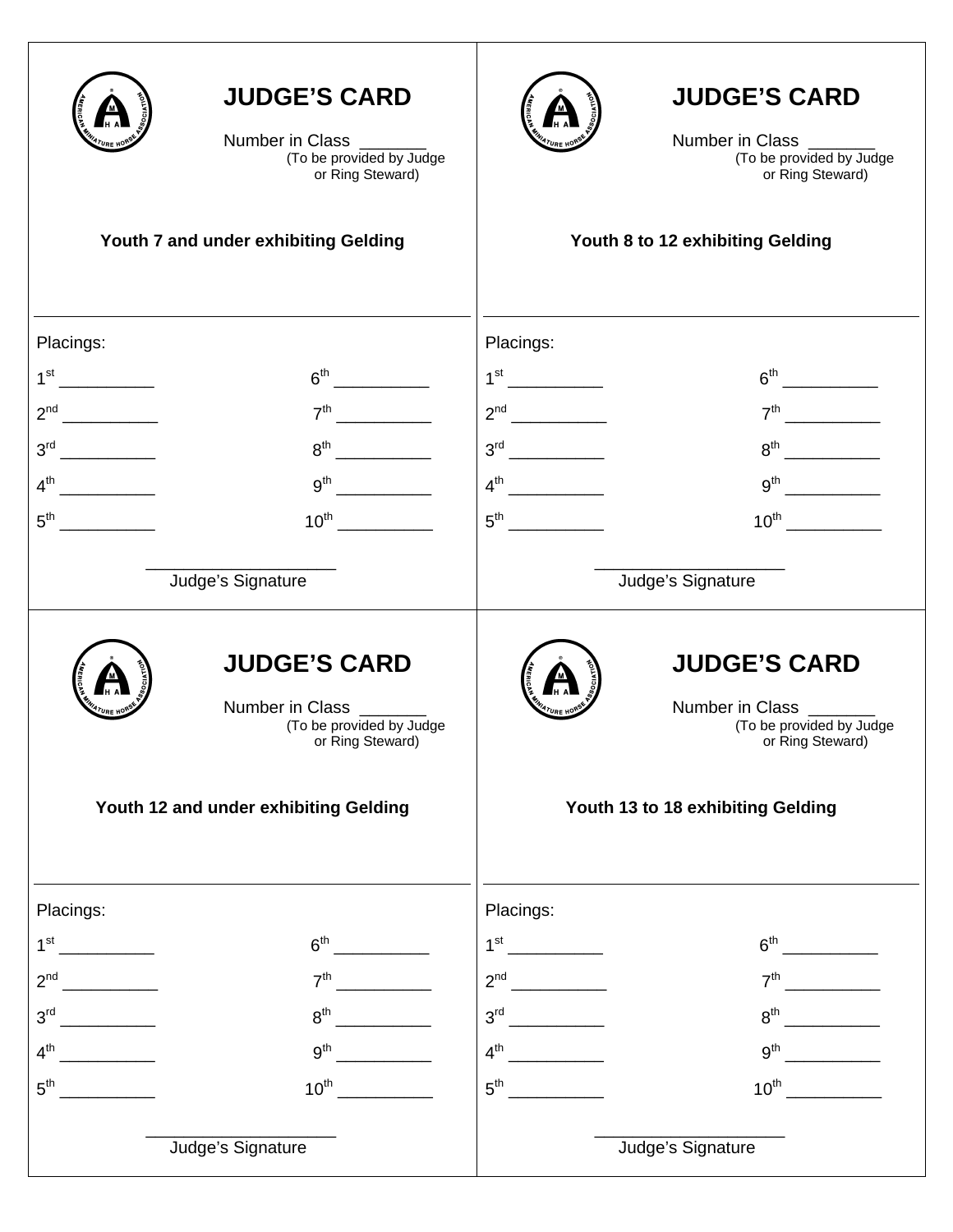

Number in Class<br>(To be provided by Judge or Ring Steward)

### **Youth Hunter 12 and under**

#### **CL-065**

To be judged on style, manner, and way of going. Preference given to those horses that cover the course at an even pace, with free flowing strides, as in a brisk trot or canter, but must maintain the same gait throughout course. Horses will be trotted past judges for soundness.



## **JUDGE'S CARD**

Number in Class<br>(To be provided by Judge or Ring Steward)

#### **Youth Hunter 13 to 18**

#### **CL-065**

To be judged on style, manner, and way of going. Preference given to those horses that cover the course at an even pace, with free flowing strides, as in a brisk trot or canter, but must maintain the same gait throughout course. Horses will be trotted past judges for soundness.

| Placings:                                                                                      | Placings:                                                                                      |
|------------------------------------------------------------------------------------------------|------------------------------------------------------------------------------------------------|
| 1 <sup>st</sup>                                                                                |                                                                                                |
| 2 <sup>nd</sup><br>7 <sup>th</sup><br>$\overline{\phantom{a}}$                                 |                                                                                                |
| 3 <sup>rd</sup><br>$8^{\text{th}}$                                                             | $8^{\sf th}$                                                                                   |
| 9 <sup>th</sup><br>$4^{\text{th}}$                                                             | 9 <sup>th</sup>                                                                                |
|                                                                                                |                                                                                                |
| Judge's Signature                                                                              | Judge's Signature                                                                              |
| <b>JUDGE'S CARD</b><br>Number in Class _______<br>(To be provided by Judge<br>or Ring Steward) | <b>JUDGE'S CARD</b><br>Number in Class _______<br>(To be provided by Judge<br>or Ring Steward) |
| Youth Jumper 12 and under<br><b>CL-065</b><br>Jumpers to be judged on accumulated faults only. | Youth Jumper 13 to 18<br><b>CL-065</b><br>Jumpers to be judged on accumulated faults only.     |
| Placings:                                                                                      | Placings:                                                                                      |
| 1 <sup>st</sup><br>6 <sup>th</sup><br><u> 1999 - Jan Jawa</u>                                  |                                                                                                |
| $2^{nd}$<br>7 <sup>th</sup>                                                                    |                                                                                                |
| 8 <sup>th</sup><br>3 <sup>rd</sup>                                                             | 3 <sup>rd</sup><br>8 <sup>th</sup>                                                             |
| 4 <sup>th</sup><br>9 <sup>th</sup>                                                             | 4 <sup>th</sup><br>9 <sup>th</sup>                                                             |
| $10^{\text{th}}$<br>$5^{\text{th}}$                                                            | $10^{\text{th}}$<br>$5^{\text{th}}$                                                            |
| Judge's Signature                                                                              | Judge's Signature                                                                              |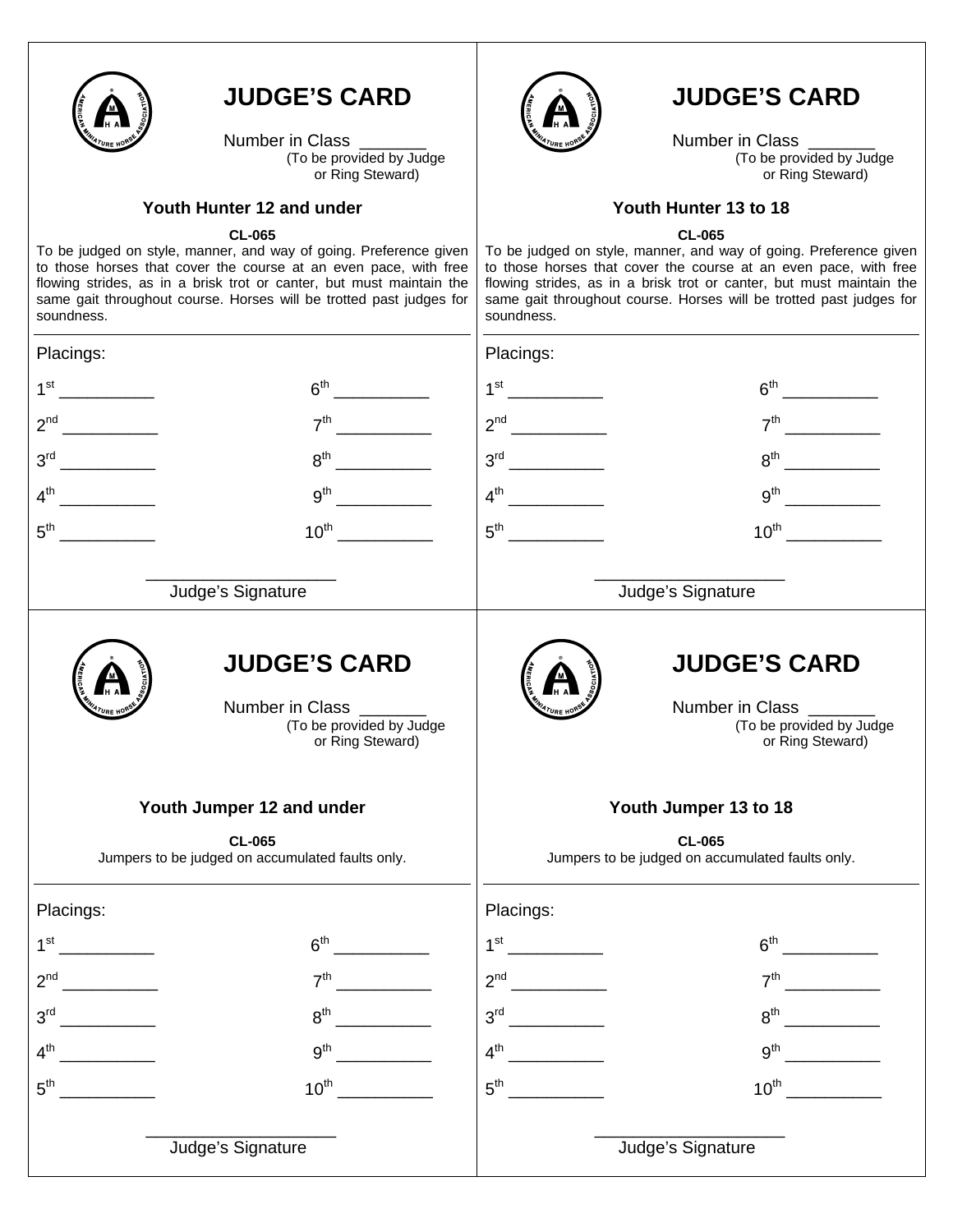

Number in Class<br>(To be provided by Judge or Ring Steward)

## **Youth Halter Obstacle 12 and under**

#### **CL-060**

Class to be judged on performance and way of going with emphasis on manners throughout course. Entries will be evaluated on responsiveness and willingness, plus general attitude. Maximum time of 60 seconds per obstacle – judge(s) to encourage move on.



# **JUDGE'S CARD**

Number in Class<br>(To be provided by Judge or Ring Steward)

### **Youth Halter Obstacle 13 to 18**

**CL-060** 

Class to be judged on performance and way of going with emphasis on manners throughout course. Entries will be evaluated on responsiveness and willingness, plus general attitude. Maximum time of 60 seconds per obstacle – judge(s) to encourage move on.

| Placings:                                                                                                                                                                                                                                                                                                                    |                                                                                                | Placings:       |                                                                                                                                                                                                                                                                                                                          |
|------------------------------------------------------------------------------------------------------------------------------------------------------------------------------------------------------------------------------------------------------------------------------------------------------------------------------|------------------------------------------------------------------------------------------------|-----------------|--------------------------------------------------------------------------------------------------------------------------------------------------------------------------------------------------------------------------------------------------------------------------------------------------------------------------|
| 1 <sup>st</sup>                                                                                                                                                                                                                                                                                                              | $6th$ 2007                                                                                     |                 | $6^{th}$                                                                                                                                                                                                                                                                                                                 |
| 2 <sup>nd</sup><br>$\overline{\phantom{a}}$                                                                                                                                                                                                                                                                                  | 7 <sup>th</sup>                                                                                |                 |                                                                                                                                                                                                                                                                                                                          |
|                                                                                                                                                                                                                                                                                                                              | 8 <sup>th</sup>                                                                                | $3^{\text{rd}}$ | $8th$ and $\overline{\phantom{a}}$                                                                                                                                                                                                                                                                                       |
| $4^{\text{th}}$                                                                                                                                                                                                                                                                                                              | 9 <sup>th</sup>                                                                                |                 |                                                                                                                                                                                                                                                                                                                          |
| $5^{\text{th}}$                                                                                                                                                                                                                                                                                                              | $10^{\text{th}}$                                                                               | $5^{\text{th}}$ |                                                                                                                                                                                                                                                                                                                          |
|                                                                                                                                                                                                                                                                                                                              | Judge's Signature                                                                              |                 | Judge's Signature                                                                                                                                                                                                                                                                                                        |
|                                                                                                                                                                                                                                                                                                                              | <b>JUDGE'S CARD</b><br>Number in Class _______<br>(To be provided by Judge<br>or Ring Steward) |                 | <b>JUDGE'S CARD</b><br>Number in Class _______<br>(To be provided by Judge<br>or Ring Steward)                                                                                                                                                                                                                           |
| Youth Obstacle Driving 12 and under<br><b>CL-060</b><br>Class to be judged on performance and way of going with emphasis<br>on manners throughout course. Entries will be evaluated on<br>responsiveness and willingness, plus general attitude. Maximum time<br>of 60 seconds per obstacle - judge(s) to encourage move on. |                                                                                                |                 | Youth Obstacle Driving 13 to 18<br><b>CL-060</b><br>Class to be judged on performance and way of going with emphasis<br>on manners throughout course. Entries will be evaluated on<br>responsiveness and willingness, plus general attitude. Maximum time<br>of 60 seconds per obstacle - judge(s) to encourage move on. |
| Placings:                                                                                                                                                                                                                                                                                                                    |                                                                                                | Placings:       |                                                                                                                                                                                                                                                                                                                          |
|                                                                                                                                                                                                                                                                                                                              | 6 <sup>th</sup>                                                                                |                 | $6^{\text{th}}$                                                                                                                                                                                                                                                                                                          |
| 2 <sup>nd</sup>                                                                                                                                                                                                                                                                                                              | 7 <sup>th</sup>                                                                                | $2^{nd}$        | 7 <sup>th</sup>                                                                                                                                                                                                                                                                                                          |
| 3 <sup>rd</sup>                                                                                                                                                                                                                                                                                                              | 8 <sup>th</sup>                                                                                | 3 <sup>rd</sup> | 8 <sup>th</sup>                                                                                                                                                                                                                                                                                                          |
| 4 <sup>th</sup>                                                                                                                                                                                                                                                                                                              | 9 <sup>th</sup>                                                                                | 4 <sup>th</sup> | 9 <sup>th</sup>                                                                                                                                                                                                                                                                                                          |
| $5^{\text{th}}$                                                                                                                                                                                                                                                                                                              | $10^{th}$                                                                                      | $5^{\text{th}}$ | $10^{th}$                                                                                                                                                                                                                                                                                                                |
|                                                                                                                                                                                                                                                                                                                              | Judge's Signature                                                                              |                 | Judge's Signature                                                                                                                                                                                                                                                                                                        |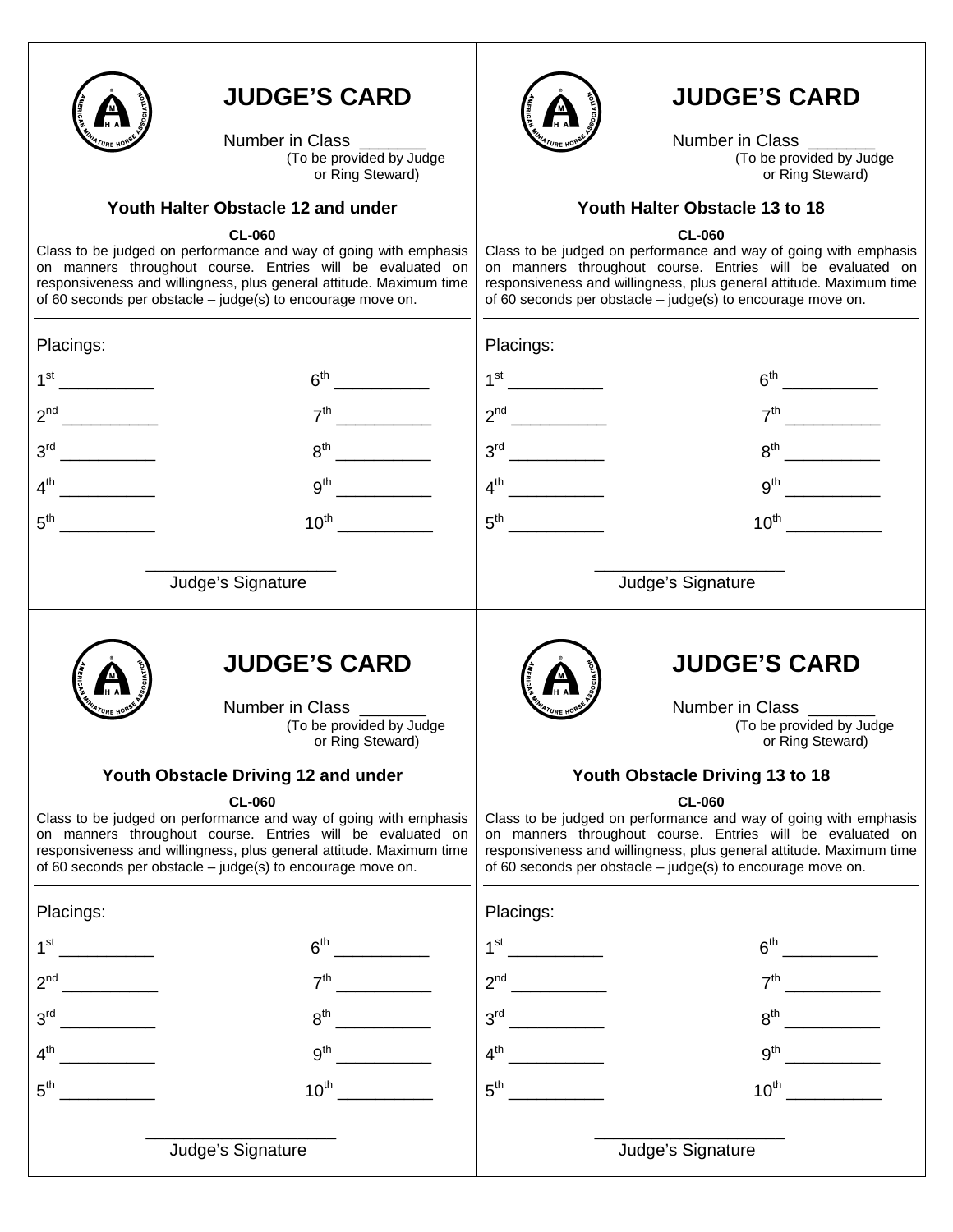

Number in Class<br>(To be provided by Judge or Ring Steward)

#### **Youth Versatility 12 and under**

#### **CL-021**

Horse will perform 3 disciplines in one class: harness driving, halter, hunter. All 3 disciplines judged equally and combined for final placing. Any horse disqualified from one discipline is disqualified from class. Enter arena at a trot, then working trot and walk in both directions of arena. Two minute time limit between driving and halter.



# **JUDGE'S CARD**

Number in Class<br>(To be provided by Judge or Ring Steward)

### **Youth Versatility 13 to 18**

**CL-021** 

Horse will perform 3 disciplines in one class: harness driving, halter, hunter. All 3 disciplines judged equally and combined for final placing. Any horse disqualified from one discipline is disqualified from class. Enter arena at a trot, then working trot and walk in both directions of arena. Two minute time limit between driving and halter.

| Placings:                                                                                                                                                                                                                                                                                                                                                                                                                                                                                                           | Placings:                                                                                                             |
|---------------------------------------------------------------------------------------------------------------------------------------------------------------------------------------------------------------------------------------------------------------------------------------------------------------------------------------------------------------------------------------------------------------------------------------------------------------------------------------------------------------------|-----------------------------------------------------------------------------------------------------------------------|
| 1 <sup>st</sup>                                                                                                                                                                                                                                                                                                                                                                                                                                                                                                     |                                                                                                                       |
| 6 <sup>th</sup>                                                                                                                                                                                                                                                                                                                                                                                                                                                                                                     | 1 <sup>st</sup>                                                                                                       |
| $\mathcal{L}^{\text{max}}_{\text{max}}$ . The set of $\mathcal{L}^{\text{max}}_{\text{max}}$                                                                                                                                                                                                                                                                                                                                                                                                                        | <u>and a strong to the strong of the strong strong strong strong strong strong strong strong strong strong strong</u> |
| 2 <sup>nd</sup>                                                                                                                                                                                                                                                                                                                                                                                                                                                                                                     |                                                                                                                       |
| 7 <sup>th</sup>                                                                                                                                                                                                                                                                                                                                                                                                                                                                                                     | 7 <sup>th</sup>                                                                                                       |
|                                                                                                                                                                                                                                                                                                                                                                                                                                                                                                                     | <u>and a strong to the strong of the strong strong strong strong strong strong strong strong strong strong strong</u> |
| 3 <sup>rd</sup><br>8 <sup>th</sup>                                                                                                                                                                                                                                                                                                                                                                                                                                                                                  | 8 <sup>th</sup>                                                                                                       |
| $4^{\text{th}}$                                                                                                                                                                                                                                                                                                                                                                                                                                                                                                     | $4^{\text{th}}$                                                                                                       |
| 9 <sup>th</sup>                                                                                                                                                                                                                                                                                                                                                                                                                                                                                                     | 9 <sup>th</sup>                                                                                                       |
|                                                                                                                                                                                                                                                                                                                                                                                                                                                                                                                     | <u> 1989 - Jan Jawa</u>                                                                                               |
|                                                                                                                                                                                                                                                                                                                                                                                                                                                                                                                     |                                                                                                                       |
| 5 <sup>th</sup><br>$10^{\text{th}}$                                                                                                                                                                                                                                                                                                                                                                                                                                                                                 | $10^{\text{th}}$                                                                                                      |
| Judge's Signature                                                                                                                                                                                                                                                                                                                                                                                                                                                                                                   | Judge's Signature                                                                                                     |
| <b>JUDGE'S CARD</b><br>Number in Class _______<br>(To be provided by Judge<br>or Ring Steward)<br><b>Youth Versatility</b><br><b>CL-021</b><br>Horse will perform 3 disciplines in one class: harness driving, halter,<br>hunter. All 3 disciplines judged equally and combined for final placing.<br>Any horse disqualified from one discipline is disqualified from class.<br>Enter arena at a trot, then working trot and walk in both directions of<br>arena. Two minute time limit between driving and halter. | <b>JUDGE'S CARD</b><br>Number in Class _______<br>(To be provided by Judge<br>or Ring Steward)                        |
| Placings:                                                                                                                                                                                                                                                                                                                                                                                                                                                                                                           | Placings:                                                                                                             |
| 1 <sup>st</sup>                                                                                                                                                                                                                                                                                                                                                                                                                                                                                                     | 6 <sup>th</sup>                                                                                                       |
| 6 <sup>th</sup>                                                                                                                                                                                                                                                                                                                                                                                                                                                                                                     | 1 <sup>st</sup>                                                                                                       |
| <u>and a strong to the strong of the strong strong parties</u>                                                                                                                                                                                                                                                                                                                                                                                                                                                      |                                                                                                                       |
| 2 <sup>nd</sup>                                                                                                                                                                                                                                                                                                                                                                                                                                                                                                     | $2^{nd}$                                                                                                              |
| 7 <sup>th</sup>                                                                                                                                                                                                                                                                                                                                                                                                                                                                                                     | 7 <sup>th</sup>                                                                                                       |
| $8^{\text{th}}$                                                                                                                                                                                                                                                                                                                                                                                                                                                                                                     | 3 <sup>rd</sup>                                                                                                       |
| 3 <sup>rd</sup>                                                                                                                                                                                                                                                                                                                                                                                                                                                                                                     | $8^{\text{th}}$                                                                                                       |
| $4^{\text{th}}$                                                                                                                                                                                                                                                                                                                                                                                                                                                                                                     | 9 <sup>th</sup>                                                                                                       |
| 9 <sup>th</sup>                                                                                                                                                                                                                                                                                                                                                                                                                                                                                                     | 4 <sup>th</sup>                                                                                                       |
| $10^{\text{th}}$                                                                                                                                                                                                                                                                                                                                                                                                                                                                                                    | $5^{\text{th}}$                                                                                                       |
| $5^{\text{th}}$                                                                                                                                                                                                                                                                                                                                                                                                                                                                                                     | $10^{\text{th}}$                                                                                                      |
| Judge's Signature                                                                                                                                                                                                                                                                                                                                                                                                                                                                                                   | Judge's Signature                                                                                                     |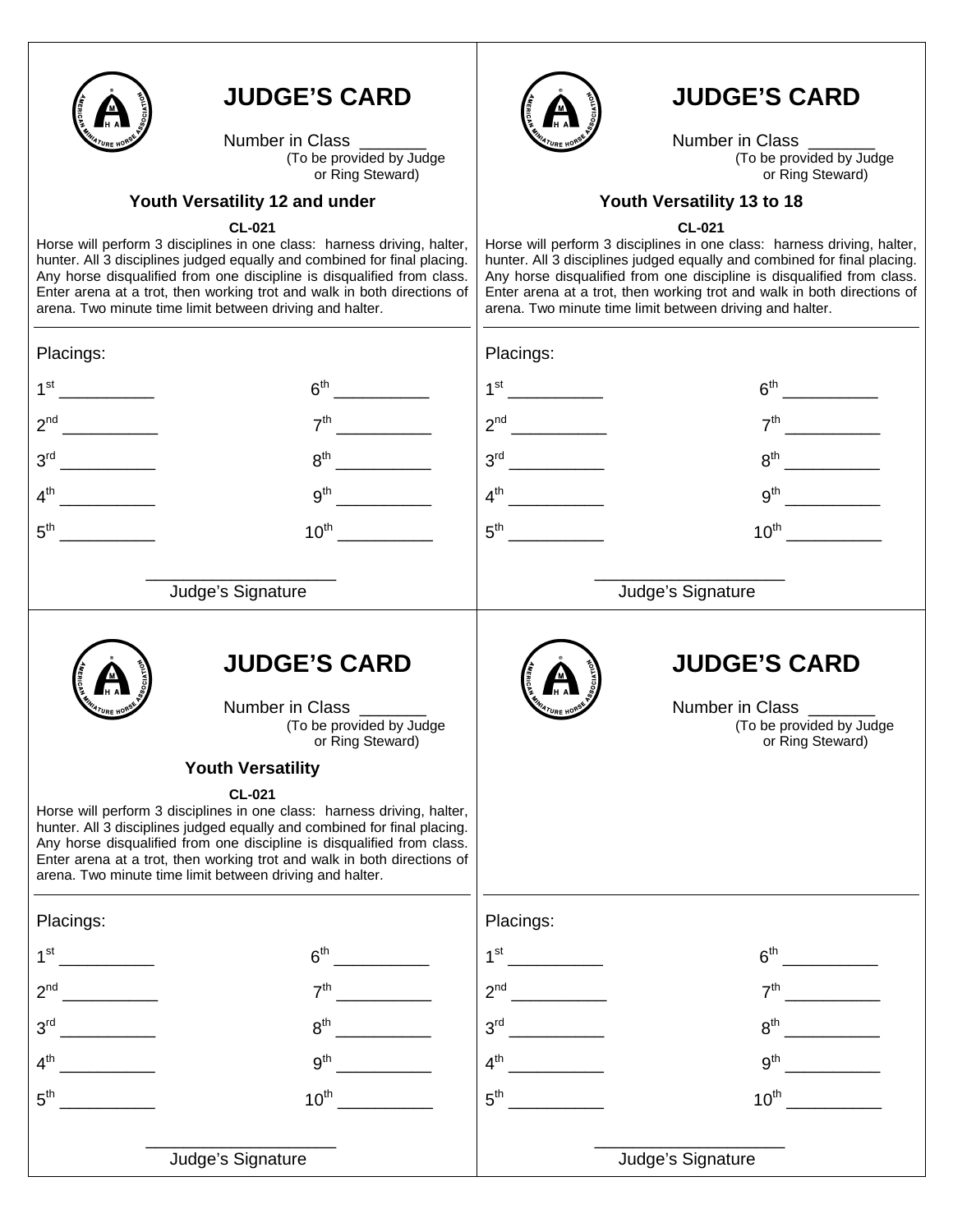

Number in Class<br>(To be provided by Judge or Ring Steward)

## **Youth Hunter**

#### **CL-065**

To be judged on style, manner, and way of going. Preference given to those horses that cover the course at an even pace, with free flowing strides, as in a brisk trot or canter, but must maintain the same gait throughout course. Horses will be trotted past judges for soundness.



## **JUDGE'S CARD**

Number in Class<br>(To be provided by Judge or Ring Steward)

### **Youth Jumper**

**CL-065**  Jumpers to be judged on accumulated faults only.

| Placings:         |                                                                                                                                                                                                                                                                                       | Placings:       |                                                                                                                                                                                                                                                                                       |
|-------------------|---------------------------------------------------------------------------------------------------------------------------------------------------------------------------------------------------------------------------------------------------------------------------------------|-----------------|---------------------------------------------------------------------------------------------------------------------------------------------------------------------------------------------------------------------------------------------------------------------------------------|
|                   | 6 <sup>th</sup>                                                                                                                                                                                                                                                                       | 1 <sup>st</sup> | $6th$ 2007                                                                                                                                                                                                                                                                            |
|                   | 7 <sup>th</sup>                                                                                                                                                                                                                                                                       |                 | 7 <sup>th</sup>                                                                                                                                                                                                                                                                       |
| 3 <sup>rd</sup>   | 8 <sup>th</sup>                                                                                                                                                                                                                                                                       | 3 <sup>rd</sup> | 8 <sup>th</sup>                                                                                                                                                                                                                                                                       |
| $4^{\sf th}$      | 9 <sup>th</sup>                                                                                                                                                                                                                                                                       | $4^{\text{th}}$ | 9 <sup>th</sup>                                                                                                                                                                                                                                                                       |
| $5^{\mathsf{th}}$ | $10^{\text{th}}$                                                                                                                                                                                                                                                                      |                 | $10^{\text{th}}$                                                                                                                                                                                                                                                                      |
|                   | Judge's Signature                                                                                                                                                                                                                                                                     |                 | Judge's Signature                                                                                                                                                                                                                                                                     |
|                   | <b>JUDGE'S CARD</b><br>Number in Class<br>(To be provided by Judge<br>or Ring Steward)                                                                                                                                                                                                |                 | <b>JUDGE'S CARD</b><br>Number in Class ______<br>(To be provided by Judge<br>or Ring Steward)                                                                                                                                                                                         |
|                   | <b>Youth Halter Obstacle</b>                                                                                                                                                                                                                                                          |                 | <b>Youth Obstacle Driving</b>                                                                                                                                                                                                                                                         |
|                   | <b>CL-060</b><br>Class to be judged on performance and way of going with emphasis<br>on manners throughout course. Entries will be evaluated on<br>responsiveness and willingness, plus general attitude. Maximum time<br>of 60 seconds per obstacle - judge(s) to encourage move on. |                 | <b>CL-060</b><br>Class to be judged on performance and way of going with emphasis<br>on manners throughout course. Entries will be evaluated on<br>responsiveness and willingness, plus general attitude. Maximum time<br>of 60 seconds per obstacle - judge(s) to encourage move on. |
| Placings:         |                                                                                                                                                                                                                                                                                       | Placings:       |                                                                                                                                                                                                                                                                                       |
| 1 $^{\rm st}$     | 6 <sup>th</sup>                                                                                                                                                                                                                                                                       | 1 <sup>st</sup> |                                                                                                                                                                                                                                                                                       |
| 2 <sup>nd</sup>   | 7 <sup>th</sup>                                                                                                                                                                                                                                                                       |                 | 7 <sup>th</sup>                                                                                                                                                                                                                                                                       |
| 3 <sup>rd</sup>   | $8^{\text{th}}$                                                                                                                                                                                                                                                                       | 3 <sup>rd</sup> | $8^{\text{th}}$                                                                                                                                                                                                                                                                       |
| 4 <sup>th</sup>   | 9 <sup>th</sup>                                                                                                                                                                                                                                                                       | $4^{\text{th}}$ | 9 <sup>th</sup>                                                                                                                                                                                                                                                                       |
| 5 <sup>th</sup>   | $10^{\text{th}}$                                                                                                                                                                                                                                                                      | $5^{\text{th}}$ | $10^{\text{th}}$                                                                                                                                                                                                                                                                      |
|                   | Judge's Signature                                                                                                                                                                                                                                                                     |                 | Judge's Signature                                                                                                                                                                                                                                                                     |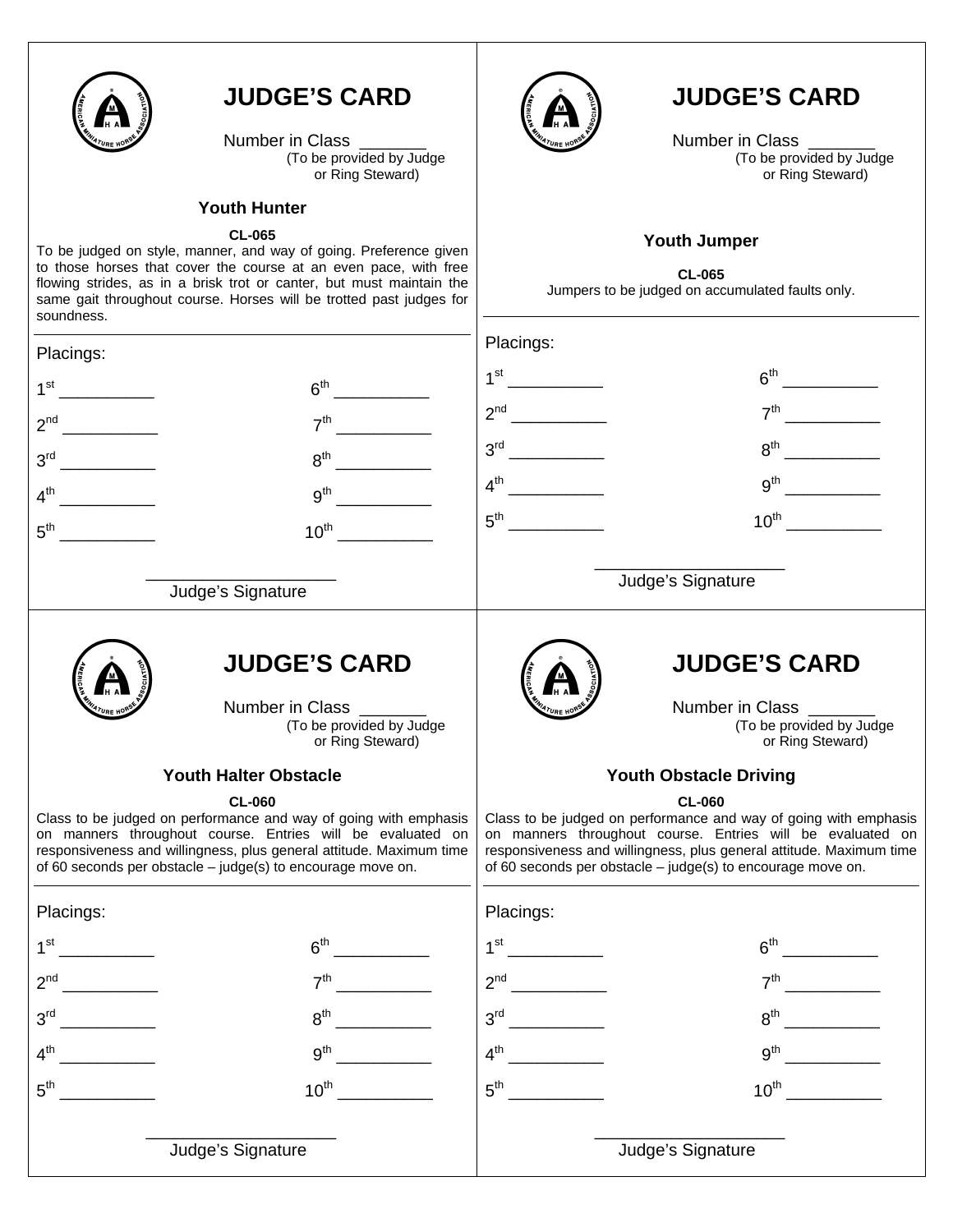

Number in Class<br>(To be provided by Judge or Ring Steward)

#### **Youth Classic Pleasure Driving**

#### **CL-034**

Classic Pleasure is shown to a 2-wheeled pleasure vehicle only with wooden or metal wheels. Judged on attitude, manners, performance, quality and conformation IN THAT ORDER with attitude and manners PARAMOUNT. Gaits: To be shown both ways of the ring at a Walk, Pleasure Trot and Working Trot. Stride shall be sweeping and ground-covering; headset low and light contact on the reins maintained at all times. Enter ring counter-clockwise at a Pleasure Trot. Must stand quietly and back readily.



## **JUDGE'S CARD**

Number in Class<br>(To be provided by Judge or Ring Steward)

## **Youth Country Pleasure Driving**

#### **CL-035**

Country Pleasure shown to a 2-wheeled pleasure vehicle only; judged on attitude, manners, performance, quality, and conformation IN THAT ORDER. Gaits: shown both ways of the arena at a Walk, Pleasure Trot, and Working Trot. Enter ring counter-clockwise at a Pleasure Trot. Must stand quietly and back readily.

|                                                                                                                                                                                                                                                                                                                                                                              | at a Pleasure Trot. Must stand quietly and back readily. | Placings:                                                                                                                                                                                                                                                                                                                                                                                                                                                                                         |                                              |
|------------------------------------------------------------------------------------------------------------------------------------------------------------------------------------------------------------------------------------------------------------------------------------------------------------------------------------------------------------------------------|----------------------------------------------------------|---------------------------------------------------------------------------------------------------------------------------------------------------------------------------------------------------------------------------------------------------------------------------------------------------------------------------------------------------------------------------------------------------------------------------------------------------------------------------------------------------|----------------------------------------------|
| Placings:                                                                                                                                                                                                                                                                                                                                                                    |                                                          | 6 <sup>th</sup>                                                                                                                                                                                                                                                                                                                                                                                                                                                                                   |                                              |
| 1 <sup>st</sup><br><u>and the state of the state of the state of the state of the state of the state of the state of the state of the state of the state of the state of the state of the state of the state of the state of the state of the state</u>                                                                                                                      | 6 <sup>th</sup>                                          | 1 <sup>st</sup>                                                                                                                                                                                                                                                                                                                                                                                                                                                                                   |                                              |
| 2 <sup>nd</sup>                                                                                                                                                                                                                                                                                                                                                              | 7 <sup>th</sup>                                          | 2 <sup>nd</sup><br><u> a serie de la provincia de la provincia de la provincia de la provincia de la provincia de la provincia de la</u><br>7 <sup>th</sup>                                                                                                                                                                                                                                                                                                                                       |                                              |
| 3 <sup>rd</sup>                                                                                                                                                                                                                                                                                                                                                              | 8 <sup>th</sup>                                          | 8 <sup>th</sup>                                                                                                                                                                                                                                                                                                                                                                                                                                                                                   |                                              |
| $4^{\text{th}}$                                                                                                                                                                                                                                                                                                                                                              | 9 <sup>th</sup>                                          | $4^{\text{th}}$<br>9 <sup>th</sup><br><u> 1990 - Jan Barnett, p</u>                                                                                                                                                                                                                                                                                                                                                                                                                               |                                              |
|                                                                                                                                                                                                                                                                                                                                                                              |                                                          | $5^{\text{th}}$<br>$10^{\text{th}}$                                                                                                                                                                                                                                                                                                                                                                                                                                                               |                                              |
| $5^{\text{th}}$                                                                                                                                                                                                                                                                                                                                                              | $10^{\text{th}}$                                         |                                                                                                                                                                                                                                                                                                                                                                                                                                                                                                   |                                              |
|                                                                                                                                                                                                                                                                                                                                                                              | Judge's Signature                                        | Judge's Signature                                                                                                                                                                                                                                                                                                                                                                                                                                                                                 |                                              |
|                                                                                                                                                                                                                                                                                                                                                                              |                                                          |                                                                                                                                                                                                                                                                                                                                                                                                                                                                                                   |                                              |
|                                                                                                                                                                                                                                                                                                                                                                              | <b>JUDGE'S CARD</b>                                      | <b>JUDGE'S CARD</b>                                                                                                                                                                                                                                                                                                                                                                                                                                                                               |                                              |
|                                                                                                                                                                                                                                                                                                                                                                              | Number in Class _____                                    | Number in Class _____                                                                                                                                                                                                                                                                                                                                                                                                                                                                             |                                              |
|                                                                                                                                                                                                                                                                                                                                                                              | (To be provided by Judge<br>or Ring Steward)             |                                                                                                                                                                                                                                                                                                                                                                                                                                                                                                   | (To be provided by Judge<br>or Ring Steward) |
| <b>Youth Roadster</b>                                                                                                                                                                                                                                                                                                                                                        |                                                          | <b>Youth Single Pleasure Driving</b>                                                                                                                                                                                                                                                                                                                                                                                                                                                              |                                              |
| <b>CL-040</b><br>Roadsters to be shown to a bike. Gaits include slow Jog Trot, Road Gait and<br>Drive-On Trot. Enter ring clockwise at the Jog Trot, then Road Gait: turn<br>counter-clockwise at Jog Trot, then Road Gait and Drive-On Trot. Do not rein<br>back. Horses should be driven on the rail. Judged on performance, speed,<br>quality and manners, IN THAT ORDER. |                                                          | <b>CL-036</b><br>Horse should give the appearance of pleasurable drive, and though animated,<br>should not be shown with exaggerated high action. Gaits should be natural<br>and not artificially enhanced. Gaits include Walk, Collected Trot, and Working<br>Trot. To be judged on quality of performance, manners, way of going,<br>conformation, appropriateness, condition and fit of vehicle and harness, and<br>neatness of attire IN THAT ORDER. Required to stand quietly and rein back. |                                              |
| Placings:                                                                                                                                                                                                                                                                                                                                                                    |                                                          | Placings:                                                                                                                                                                                                                                                                                                                                                                                                                                                                                         |                                              |
| 1 <sup>st</sup>                                                                                                                                                                                                                                                                                                                                                              | 6 <sup>th</sup>                                          | 1 <sup>st</sup>                                                                                                                                                                                                                                                                                                                                                                                                                                                                                   | 6 <sup>th</sup>                              |
| $2^{nd}$                                                                                                                                                                                                                                                                                                                                                                     | 7 <sup>th</sup>                                          | 2 <sup>nd</sup><br>7 <sup>th</sup>                                                                                                                                                                                                                                                                                                                                                                                                                                                                |                                              |
| 3 <sup>rd</sup>                                                                                                                                                                                                                                                                                                                                                              | $R^{th}$                                                 | 8 <sup>th</sup><br>3 <sup>rd</sup>                                                                                                                                                                                                                                                                                                                                                                                                                                                                |                                              |
| 4 <sup>th</sup>                                                                                                                                                                                                                                                                                                                                                              | 9 <sup>th</sup>                                          | 4 <sup>th</sup><br>9 <sup>th</sup>                                                                                                                                                                                                                                                                                                                                                                                                                                                                |                                              |
| $5^{\text{th}}$                                                                                                                                                                                                                                                                                                                                                              | $10^{\text{th}}$                                         | 5 <sup>th</sup><br>$10^{\text{th}}$                                                                                                                                                                                                                                                                                                                                                                                                                                                               |                                              |
|                                                                                                                                                                                                                                                                                                                                                                              |                                                          |                                                                                                                                                                                                                                                                                                                                                                                                                                                                                                   |                                              |
|                                                                                                                                                                                                                                                                                                                                                                              | Judge's Signature                                        | Judge's Signature                                                                                                                                                                                                                                                                                                                                                                                                                                                                                 |                                              |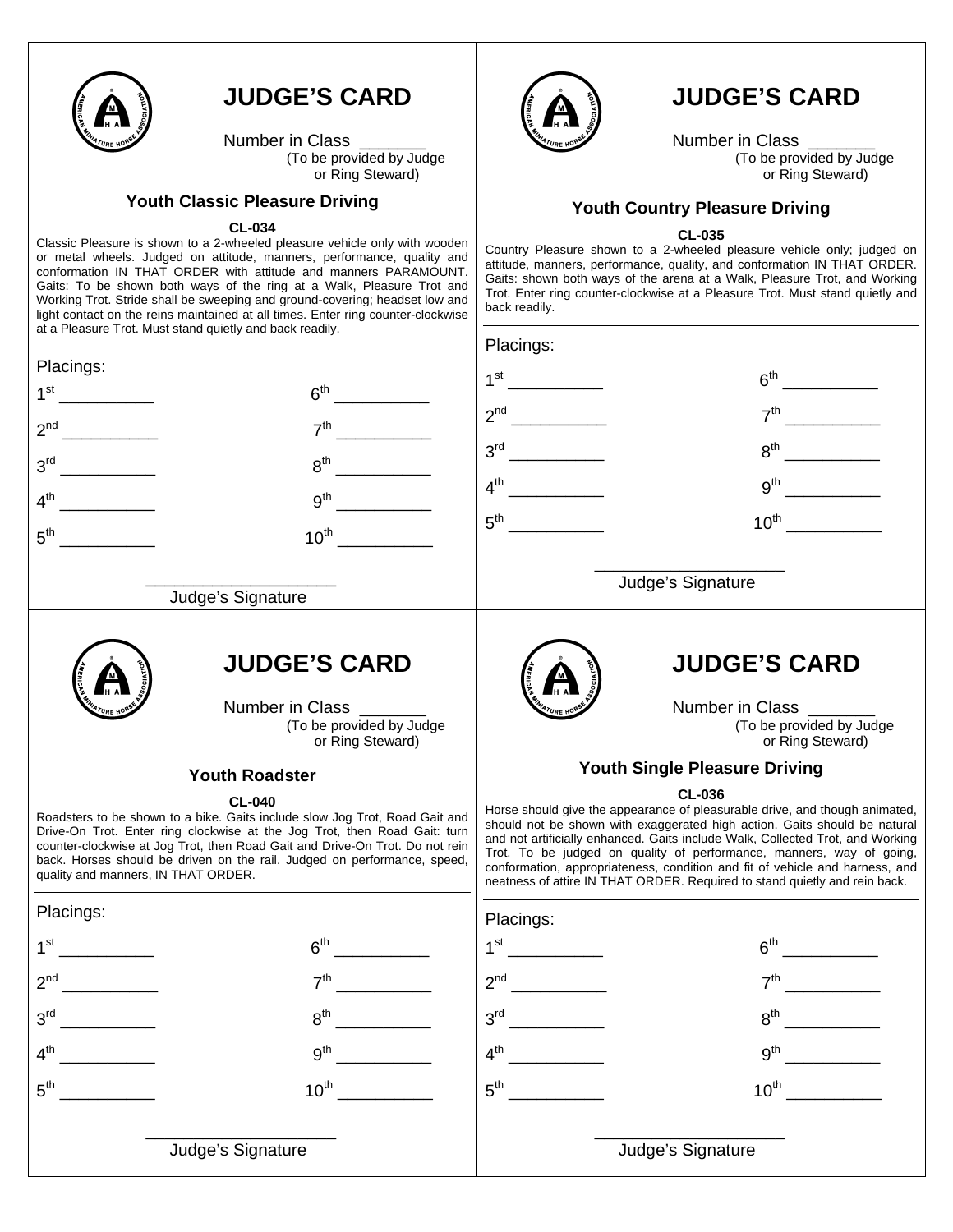

Number in Class<br>(To be provided by Judge or Ring Steward)

#### **Youth Classic Pleasure Driving 12 and under**

#### **CL-034**

Classic Pleasure is shown to a 2-wheeled pleasure vehicle only with wooden or metal wheels. Judged on attitude, manners, performance, quality and conformation IN THAT ORDER with attitude and manners PARAMOUNT. Gaits: To be shown both ways of the ring at a Walk, Pleasure Trot and Working Trot. Stride shall be sweeping and ground-covering; headset low and light contact on the reins maintained at all times. Enter ring counter-clockwise at a Pleasure Trot. Must stand quietly and back readily.



## **JUDGE'S CARD**

Number in Class \_\_\_\_\_\_\_\_\_<br>To be provided by Judge or Ring Steward)

### **Youth Classic Pleasure Driving 13 to 18**

#### **CL-034**

Classic Pleasure is shown to a 2-wheeled pleasure vehicle only with wooden or metal wheels. Judged on attitude, manners, performance, quality and conformation IN THAT ORDER with attitude and manners PARAMOUNT. Gaits: To be shown both ways of the ring at a Walk, Pleasure Trot and Working Trot. Stride shall be sweeping and ground-covering; headset low and light contact on the reins maintained at all times. Enter ring counter-clockwise at a Pleasure Trot. Must stand quietly and back readily.

| Placings:                                   |                                                                                                                                                                                                                                                                                                                                   | Placings:                               |                                                                                                                                                                                                                                                                                                                                   |
|---------------------------------------------|-----------------------------------------------------------------------------------------------------------------------------------------------------------------------------------------------------------------------------------------------------------------------------------------------------------------------------------|-----------------------------------------|-----------------------------------------------------------------------------------------------------------------------------------------------------------------------------------------------------------------------------------------------------------------------------------------------------------------------------------|
| 1 <sup>st</sup>                             | 6 <sup>th</sup>                                                                                                                                                                                                                                                                                                                   | 1 <sup>st</sup>                         | 6 <sup>th</sup>                                                                                                                                                                                                                                                                                                                   |
| 2 <sup>nd</sup>                             | 7 <sup>th</sup>                                                                                                                                                                                                                                                                                                                   | 2 <sup>nd</sup><br><u>and the state</u> | 7 <sup>th</sup>                                                                                                                                                                                                                                                                                                                   |
| 3 <sup>rd</sup>                             | 8 <sup>th</sup>                                                                                                                                                                                                                                                                                                                   | 3 <sup>rd</sup>                         | 8 <sup>th</sup>                                                                                                                                                                                                                                                                                                                   |
| 4 <sup>th</sup>                             | 9 <sup>th</sup>                                                                                                                                                                                                                                                                                                                   | $4^{\text{th}}$                         | 9 <sup>th</sup>                                                                                                                                                                                                                                                                                                                   |
| $5^{\text{th}}$                             | $10^{\text{th}}$                                                                                                                                                                                                                                                                                                                  | $5^{\text{th}}$                         | $10^{\text{th}}$                                                                                                                                                                                                                                                                                                                  |
|                                             | Judge's Signature                                                                                                                                                                                                                                                                                                                 |                                         | Judge's Signature                                                                                                                                                                                                                                                                                                                 |
|                                             | <b>JUDGE'S CARD</b><br>Number in Class<br>(To be provided by Judge<br>or Ring Steward)                                                                                                                                                                                                                                            |                                         | <b>JUDGE'S CARD</b><br>Number in Class<br>(To be provided by Judge<br>or Ring Steward)                                                                                                                                                                                                                                            |
| Youth Country Pleasure Driving 12 and under |                                                                                                                                                                                                                                                                                                                                   | Youth Country Pleasure Driving 13 to 18 |                                                                                                                                                                                                                                                                                                                                   |
| back readily.                               | <b>CL-035</b><br>Country Pleasure shown to a 2-wheeled pleasure vehicle only; judged on<br>attitude, manners, performance, quality, and conformation IN THAT ORDER.<br>Gaits: shown both ways of the arena at a Walk, Pleasure Trot, and Working<br>Trot. Enter ring counter-clockwise at a Pleasure Trot. Must stand quietly and | back readily.                           | <b>CL-035</b><br>Country Pleasure shown to a 2-wheeled pleasure vehicle only; judged on<br>attitude, manners, performance, quality, and conformation IN THAT ORDER.<br>Gaits: shown both ways of the arena at a Walk, Pleasure Trot, and Working<br>Trot. Enter ring counter-clockwise at a Pleasure Trot. Must stand quietly and |
| Placings:                                   |                                                                                                                                                                                                                                                                                                                                   | Placings:                               |                                                                                                                                                                                                                                                                                                                                   |
| 1 <sup>st</sup>                             | 6 <sup>th</sup>                                                                                                                                                                                                                                                                                                                   | $1^{\rm st}$                            | 6 <sup>th</sup>                                                                                                                                                                                                                                                                                                                   |
| 2 <sup>nd</sup>                             | 7 <sup>th</sup>                                                                                                                                                                                                                                                                                                                   | $2^{nd}$                                | 7 <sup>th</sup>                                                                                                                                                                                                                                                                                                                   |
| 3 <sup>rd</sup>                             | 8 <sup>th</sup>                                                                                                                                                                                                                                                                                                                   | 3 <sup>rd</sup>                         | $R^{th}$                                                                                                                                                                                                                                                                                                                          |
| 4 <sup>th</sup>                             | 9 <sup>th</sup>                                                                                                                                                                                                                                                                                                                   | $4^{\text{th}}$                         | 9 <sup>th</sup>                                                                                                                                                                                                                                                                                                                   |
| $5^{\text{th}}$                             | $10^{\text{th}}$                                                                                                                                                                                                                                                                                                                  | $5^{\text{th}}$                         | $10^{\text{th}}$                                                                                                                                                                                                                                                                                                                  |
|                                             | Judge's Signature                                                                                                                                                                                                                                                                                                                 |                                         | Judge's Signature                                                                                                                                                                                                                                                                                                                 |
|                                             |                                                                                                                                                                                                                                                                                                                                   |                                         |                                                                                                                                                                                                                                                                                                                                   |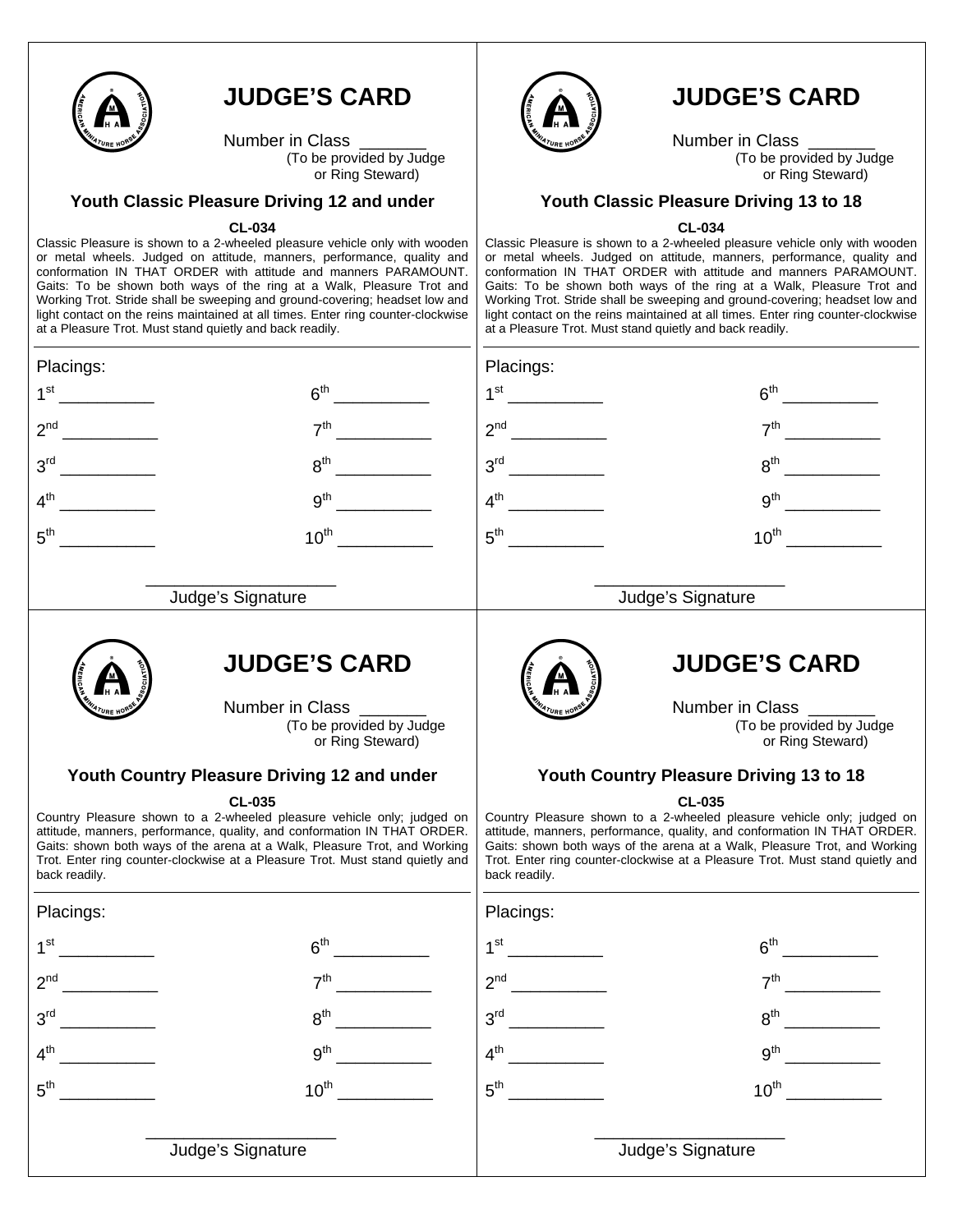

Number in Class<br>(To be provided by Judge or Ring Steward)

## **Youth Roadster 12 and under**

#### **CL-040**

Roadsters to be shown to a bike. Gaits include slow Jog Trot, Road Gait and Drive-On Trot. Enter ring clockwise at the Jog Trot, then Road Gait: turn counter-clockwise at Jog Trot, then Road Gait and Drive-On Trot. Do not rein back. Horses should be driven on the rail. Judged on performance, speed, quality and manners, IN THAT ORDER.



## **JUDGE'S CARD**

Number in Class<br>(To be provided by Judge or Ring Steward)

### **Youth Roadster 13 to 18**

#### **CL-040**

Roadsters to be shown to a bike. Gaits include slow Jog Trot, Road Gait and Drive-On Trot. Enter ring clockwise at the Jog Trot, then Road Gait: turn counter-clockwise at Jog Trot, then Road Gait and Drive-On Trot. Do not rein back. Horses should be driven on the rail. Judged on performance, speed, quality and manners, IN THAT ORDER.

| Placings:                                  |                                                                                                                                                                                                                                                                                                                                                                                                                                                                                                   |                                              | Placings:                              |                                                                                                                                                                                                                                                                                                                                                                                                                                                                                                   |                                                                                                                                                                                                                                      |  |
|--------------------------------------------|---------------------------------------------------------------------------------------------------------------------------------------------------------------------------------------------------------------------------------------------------------------------------------------------------------------------------------------------------------------------------------------------------------------------------------------------------------------------------------------------------|----------------------------------------------|----------------------------------------|---------------------------------------------------------------------------------------------------------------------------------------------------------------------------------------------------------------------------------------------------------------------------------------------------------------------------------------------------------------------------------------------------------------------------------------------------------------------------------------------------|--------------------------------------------------------------------------------------------------------------------------------------------------------------------------------------------------------------------------------------|--|
| 1 <sup>st</sup>                            |                                                                                                                                                                                                                                                                                                                                                                                                                                                                                                   | 6 <sup>th</sup>                              |                                        |                                                                                                                                                                                                                                                                                                                                                                                                                                                                                                   |                                                                                                                                                                                                                                      |  |
| 2 <sup>nd</sup>                            | 7 <sup>th</sup>                                                                                                                                                                                                                                                                                                                                                                                                                                                                                   |                                              |                                        |                                                                                                                                                                                                                                                                                                                                                                                                                                                                                                   |                                                                                                                                                                                                                                      |  |
| 3 <sup>rd</sup>                            | $8^{\text{th}}$                                                                                                                                                                                                                                                                                                                                                                                                                                                                                   |                                              |                                        | $8^{\sf th}$                                                                                                                                                                                                                                                                                                                                                                                                                                                                                      | <u>and a strategic of the strategic of the strategic of the strategic of the strategic of the strategic of the strategic of the strategic of the strategic of the strategic of the strategic of the strategic of the strategic o</u> |  |
| 4 <sup>th</sup>                            | $9^{\text{th}}$                                                                                                                                                                                                                                                                                                                                                                                                                                                                                   |                                              | $4^{\text{th}}$                        | $9^{\text{th}}$                                                                                                                                                                                                                                                                                                                                                                                                                                                                                   |                                                                                                                                                                                                                                      |  |
| 5 <sup>th</sup><br><u> 1999 - Jan Jawa</u> | $10^{\text{th}}$                                                                                                                                                                                                                                                                                                                                                                                                                                                                                  |                                              |                                        | $10^{\text{th}}$                                                                                                                                                                                                                                                                                                                                                                                                                                                                                  |                                                                                                                                                                                                                                      |  |
| Judge's Signature                          |                                                                                                                                                                                                                                                                                                                                                                                                                                                                                                   |                                              |                                        | Judge's Signature                                                                                                                                                                                                                                                                                                                                                                                                                                                                                 |                                                                                                                                                                                                                                      |  |
|                                            | <b>JUDGE'S CARD</b><br>Number in Class                                                                                                                                                                                                                                                                                                                                                                                                                                                            | (To be provided by Judge<br>or Ring Steward) |                                        | <b>JUDGE'S CARD</b><br>Number in Class                                                                                                                                                                                                                                                                                                                                                                                                                                                            | (To be provided by Judge<br>or Ring Steward)                                                                                                                                                                                         |  |
|                                            | Youth Single Pleasure Driving 12 and under                                                                                                                                                                                                                                                                                                                                                                                                                                                        |                                              | Youth Single Pleasure Driving 13 to 18 |                                                                                                                                                                                                                                                                                                                                                                                                                                                                                                   |                                                                                                                                                                                                                                      |  |
|                                            | <b>CL-036</b><br>Horse should give the appearance of pleasurable drive, and though animated,<br>should not be shown with exaggerated high action. Gaits should be natural<br>and not artificially enhanced. Gaits include Walk, Collected Trot, and Working<br>Trot. To be judged on quality of performance, manners, way of going,<br>conformation, appropriateness, condition and fit of vehicle and harness, and<br>neatness of attire IN THAT ORDER. Required to stand quietly and rein back. |                                              |                                        | <b>CL-036</b><br>Horse should give the appearance of pleasurable drive, and though animated,<br>should not be shown with exaggerated high action. Gaits should be natural<br>and not artificially enhanced. Gaits include Walk, Collected Trot, and Working<br>Trot. To be judged on quality of performance, manners, way of going,<br>conformation, appropriateness, condition and fit of vehicle and harness, and<br>neatness of attire IN THAT ORDER. Required to stand quietly and rein back. |                                                                                                                                                                                                                                      |  |
| Placings:                                  |                                                                                                                                                                                                                                                                                                                                                                                                                                                                                                   |                                              | Placings:                              |                                                                                                                                                                                                                                                                                                                                                                                                                                                                                                   |                                                                                                                                                                                                                                      |  |
|                                            | 6 <sup>th</sup>                                                                                                                                                                                                                                                                                                                                                                                                                                                                                   |                                              | $1^{\rm st}$                           |                                                                                                                                                                                                                                                                                                                                                                                                                                                                                                   | $6^{th}$                                                                                                                                                                                                                             |  |
| 2 <sup>nd</sup>                            | 7 <sup>th</sup>                                                                                                                                                                                                                                                                                                                                                                                                                                                                                   |                                              |                                        | 7 <sup>th</sup>                                                                                                                                                                                                                                                                                                                                                                                                                                                                                   |                                                                                                                                                                                                                                      |  |
| $3^{\text{rd}}$                            | 8 <sup>th</sup>                                                                                                                                                                                                                                                                                                                                                                                                                                                                                   |                                              | 3 <sup>rd</sup>                        | $8^{\text{th}}$                                                                                                                                                                                                                                                                                                                                                                                                                                                                                   |                                                                                                                                                                                                                                      |  |
| 4 <sup>th</sup>                            | 9 <sup>th</sup>                                                                                                                                                                                                                                                                                                                                                                                                                                                                                   |                                              | 4 <sup>th</sup>                        | 9 <sup>th</sup>                                                                                                                                                                                                                                                                                                                                                                                                                                                                                   |                                                                                                                                                                                                                                      |  |
| 5 <sup>th</sup>                            | $10^{\text{th}}$                                                                                                                                                                                                                                                                                                                                                                                                                                                                                  |                                              | $5^{\text{th}}$                        | $10^{th}$                                                                                                                                                                                                                                                                                                                                                                                                                                                                                         |                                                                                                                                                                                                                                      |  |
| Judge's Signature                          |                                                                                                                                                                                                                                                                                                                                                                                                                                                                                                   |                                              |                                        | Judge's Signature                                                                                                                                                                                                                                                                                                                                                                                                                                                                                 |                                                                                                                                                                                                                                      |  |
|                                            |                                                                                                                                                                                                                                                                                                                                                                                                                                                                                                   |                                              |                                        |                                                                                                                                                                                                                                                                                                                                                                                                                                                                                                   |                                                                                                                                                                                                                                      |  |